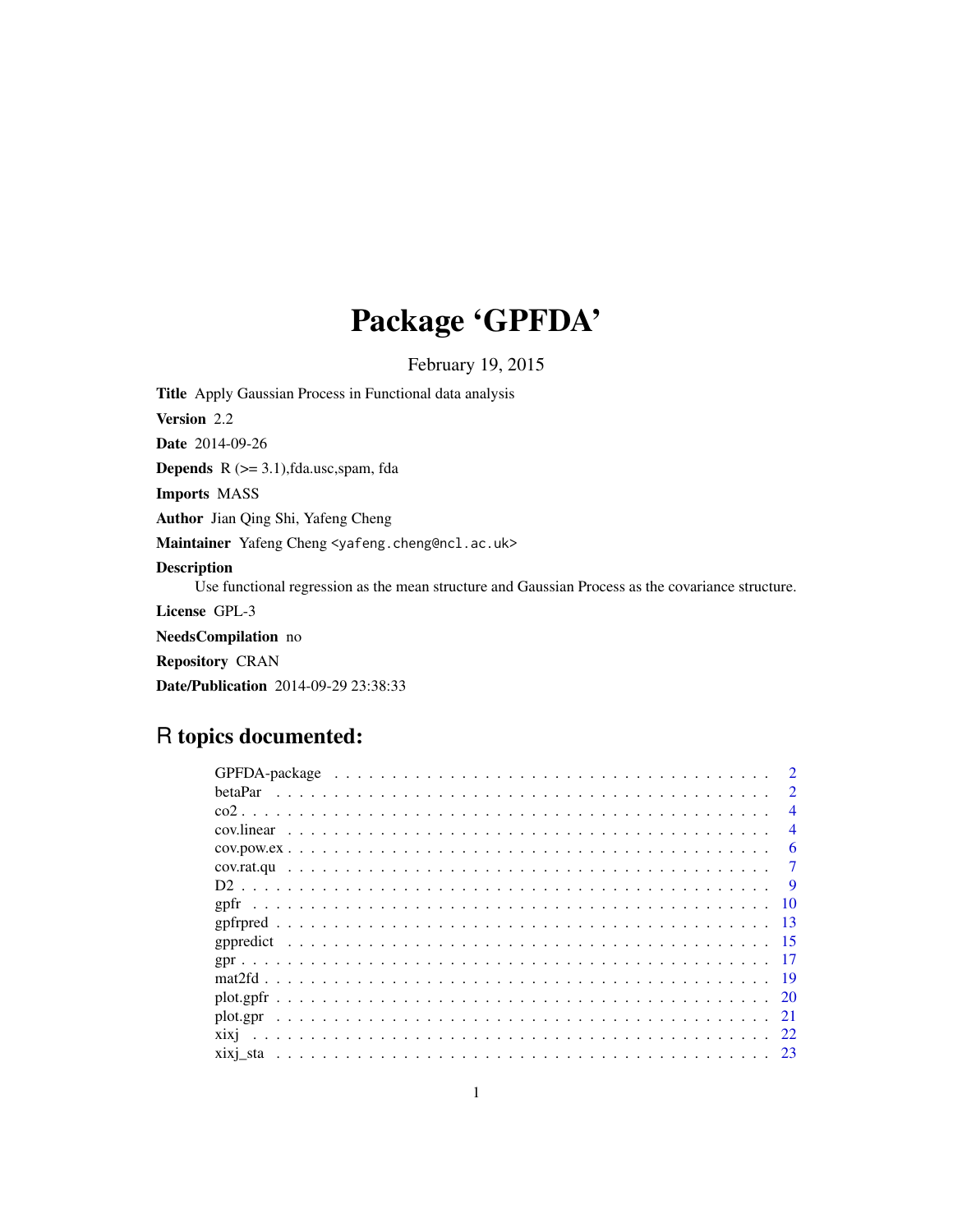#### <span id="page-1-0"></span>**Index** [24](#page-23-0)

#### Description

uses functional regression to be the mean function, and the Gaussian Process to be the covariance structure.

$$
y_m(t) = mu_m(t) + tau_m(x) + epsilon_m(t)
$$

Where m is the  $m<sup>th</sup>$  data or curve;  $\mu_m$  is from functional regression; and  $\tau_m$  is from Gaussian Process regression with mean 0 covariance matrix  $k(\theta)$ .

#### Details

| Package: | <b>GPFDA</b> |
|----------|--------------|
| Type:    | Package      |
| Version: | 1.0          |
| Date:    | 2013-09-30   |
| License: |              |

#### Author(s)

Jian Qing Shi & Yafeng Cheng

Maintainer: yafeng.cheng@ncl.ac.uk

#### References

Shi, J Q., and Choi, T. (2011), *Gaussian Process Regression Analysis for Functional Data*, Springer, New York.

Ramsay, James O., and Silverman, Bernard W. (2006), *Functional Data Analysis, 2nd ed.*, Springer, New York.

betaPar *Create an fdPar object*

#### Description

Easy setting up for create a fdPar object.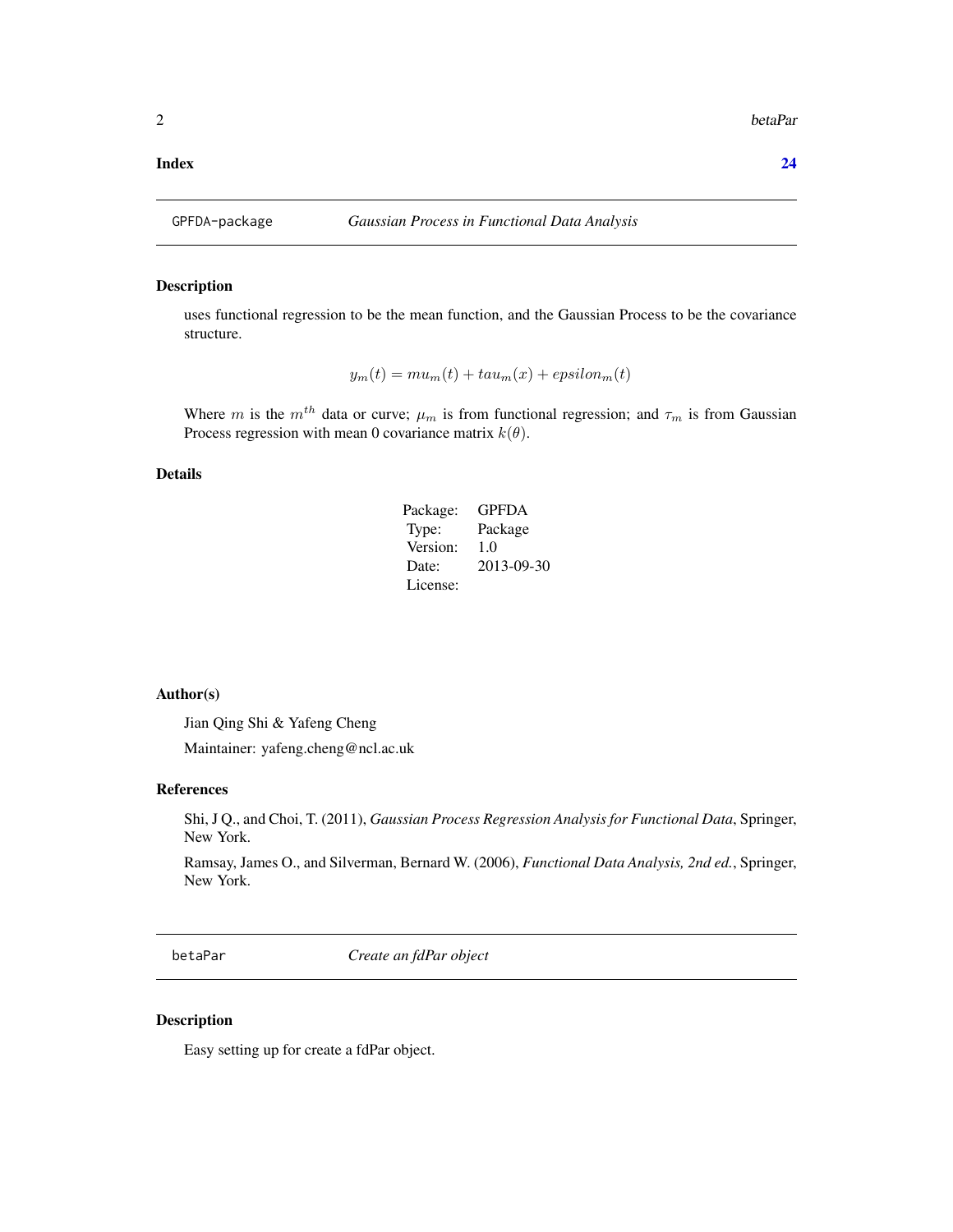#### <span id="page-2-0"></span>betaPar 3

#### Usage

betaPar(betaList=NULL)

#### Arguments

```
betaList A list contain following items: 'rtime': range of time, default to be 0 and 1; 'nba-
                   sis': number of basis functions used in smoothing, default to be less or equal to
                   19; norder: the order of the functional curves default to be 6;'bSpline': logical,
                   if True, b-spline is used, otherwise use Fourier basis, default to be True; 'Pen':
                   default to be c(0,0);'lambda':default to be 1e4;'bivar':logical, if True, the bivari-
                   ate basis will be calculated, otherwise normal basis, default to be False; 'lamb-
                   das':the smoothing parameter for the penalty of the additional basis, default to
                   be 1e4.
```
#### Details

All items listed above have default values. If any item is required to change, add that item into the list, otherwise leave it as NULL. For example,if one only wants to change the number of basis functions, do: betaParlist(nbasis=11)

#### Value

betaPar An fdPar object

#### Author(s)

Jian Qing Shi & Yafeng Cheng

#### References

Ramsay, James O., and Silverman, Bernard W. (2006), *Functional Data Analysis, 2nd ed.*, Springer, New York.

#### See Also

[cov.linear](#page-3-1),[xixj\\_sta](#page-22-1)

#### Examples

```
library(GPFDA)
beta1=betaPar()
beta2=betaPar(list(nbasis=7,lambda=0.01))
```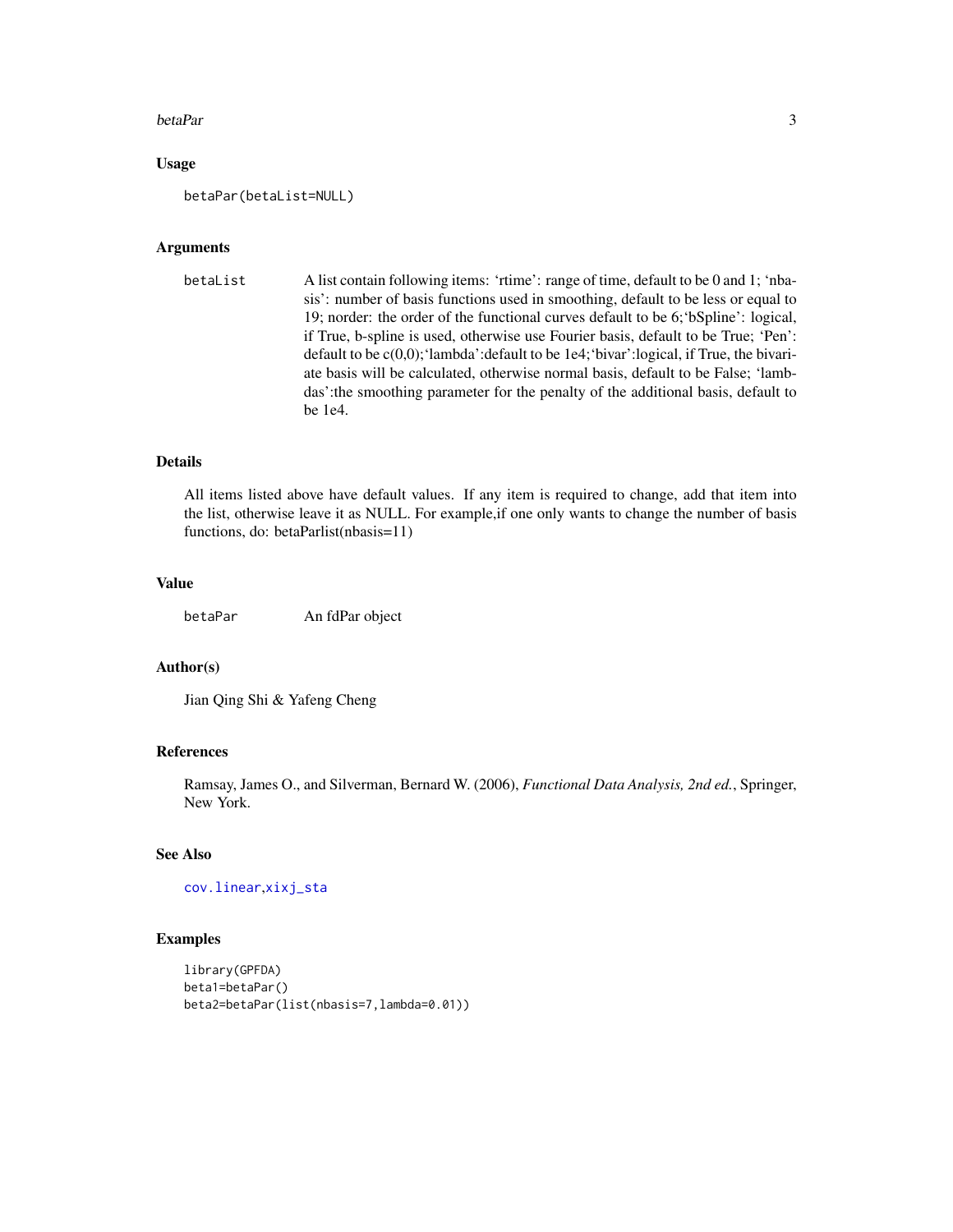<span id="page-3-0"></span>data.frame with two variables, the first one is the response, second one is the time. The original data has 612 samples, but 5 of them are missing, which is removed from our sample.

#### Usage

allnorm

#### Format

A data frame with 607 observations on the following 2 variables.

#### Details

Data used in the real data example, see demo 'co2'. It is obtained from http://cdiac.esd.ornl.gov/ftp/trends/co2/maunaloa.co2. Atmospheric CO2 values (ppmv) derived from in situ air samples collected at Mauna Loa, Hawaii, USA

<span id="page-3-1"></span>cov.linear *Covariance function. Linear covariance function.*

#### Description

Non-stationary covariance function.

#### Usage

```
cov.linear(hyper, Data, Data.new = NULL)
```
#### Arguments

| hyper    | The hyper parameters. Must be a list with certain names.                   |
|----------|----------------------------------------------------------------------------|
| Data     | The input data. Must be a vector or a matrix.                              |
| Data.new | The data for prediction. Must be a vector or a matrix. Default to be NULL. |

#### Details

The names for the hyper parameters should be:"linear.a" for linear covariance function, "pow.ex.w", "pow.ex.v" for power exponential, "rat.qu.s", "rat.qu.a" for rational quadratic, "vv" for white noise. All hyper parameters should be in one list.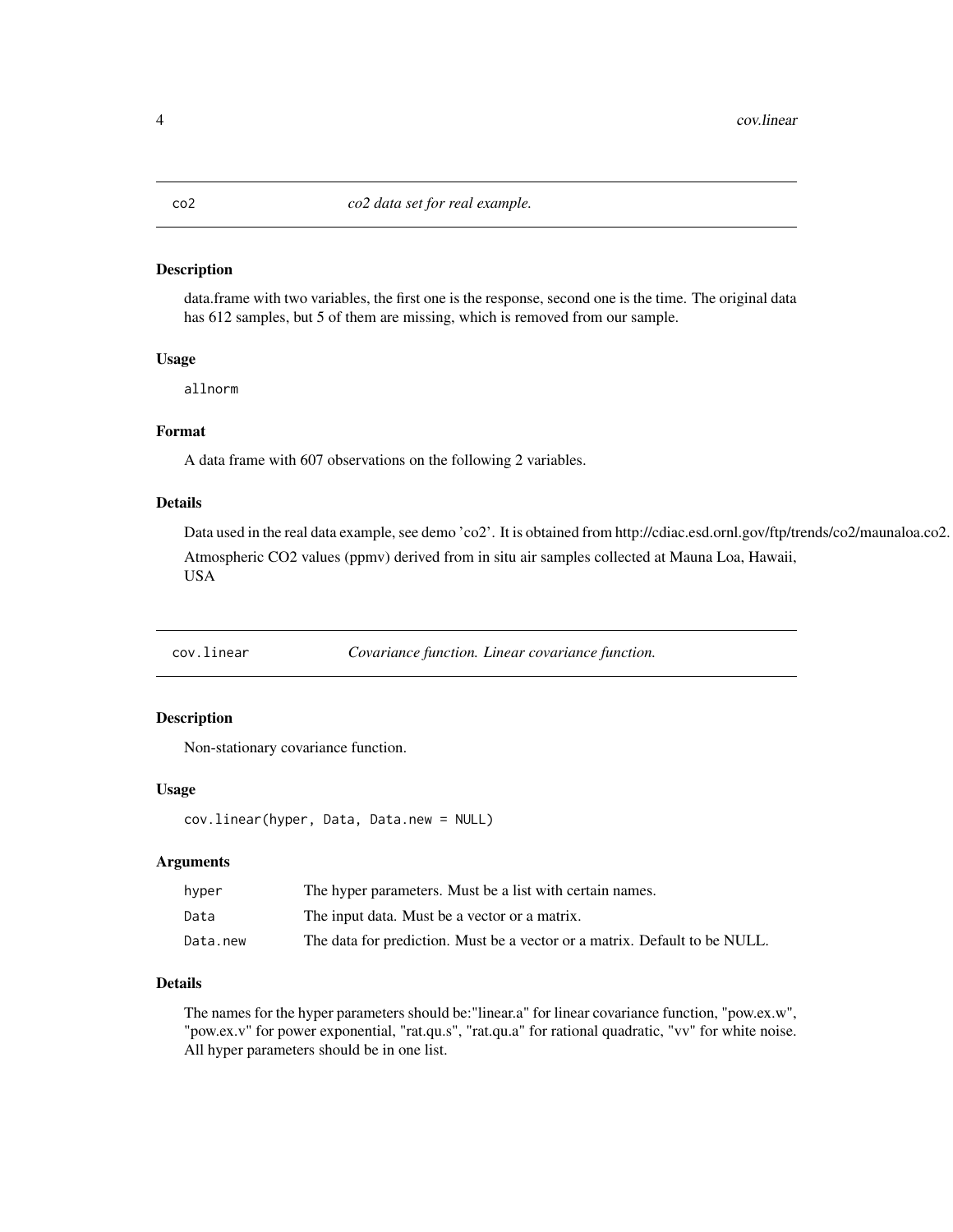#### <span id="page-4-0"></span>cov.linear 5

#### Value

cov.lin Covariance matrix

#### Author(s)

Jian Qing Shi & Yafeng Cheng

#### References

Shi, J Q., and Choi, T. (2011), *Gaussian Process Regression Analysis for Functional Data*, Springer, New York.

#### See Also

[cov.pow.ex](#page-5-1); [cov.rat.qu](#page-6-1); [gpr](#page-16-1); [xixj](#page-21-1)

#### Examples

```
library(GPFDA)
require(MASS)
set.seed(30)
hp <- list('pow.ex.w'=log(10),'linear.a'=log(10),'pow.ex.v'=log(5),
      'vv'=log(1))
c \leq - \text{seq}(0, 1, len=40)idx <- sort(sample(1:40,21))
X <- as.matrix(c[idx])
Y <- (mvrnorm(n=40,mu=c-c,Sigma=(cov.linear(hp,c)+cov.pow.ex(hp,c)))[,1]
      )*0.1+sin(c*6)
Y <- as.matrix(Y[idx])
x \le - as.matrix(seq(0,1,by=0.03))
a \leftarrow \text{gpr}(X, Y, c('linear'), hp)b \leftarrow gppredict(a,x)
upper=b$pred.mean+1.96*b$pred.sd
lower=b$pred.mean-1.96*b$pred.sd
plot(-100,-100,col=0,xlim=range(x[,1]),ylim=c(min(upper,lower,Y)-
      0.1*abs(min(upper,lower,Y)),max(upper,lower,Y)+0.1*abs(max(upper,
      lower,Y))),main="Prediction", xlab="input ( x )",ylab="response")
polygon(c(x[,1], rev(x[,1])), c(upper, rev(lower)), col = "grey90",border = NA)
points(X[,1],Y,pch=4,col=2)
lines(X[,1],Y)
lines(x[,1],b$pred.mean,col=3,lwd=2)
```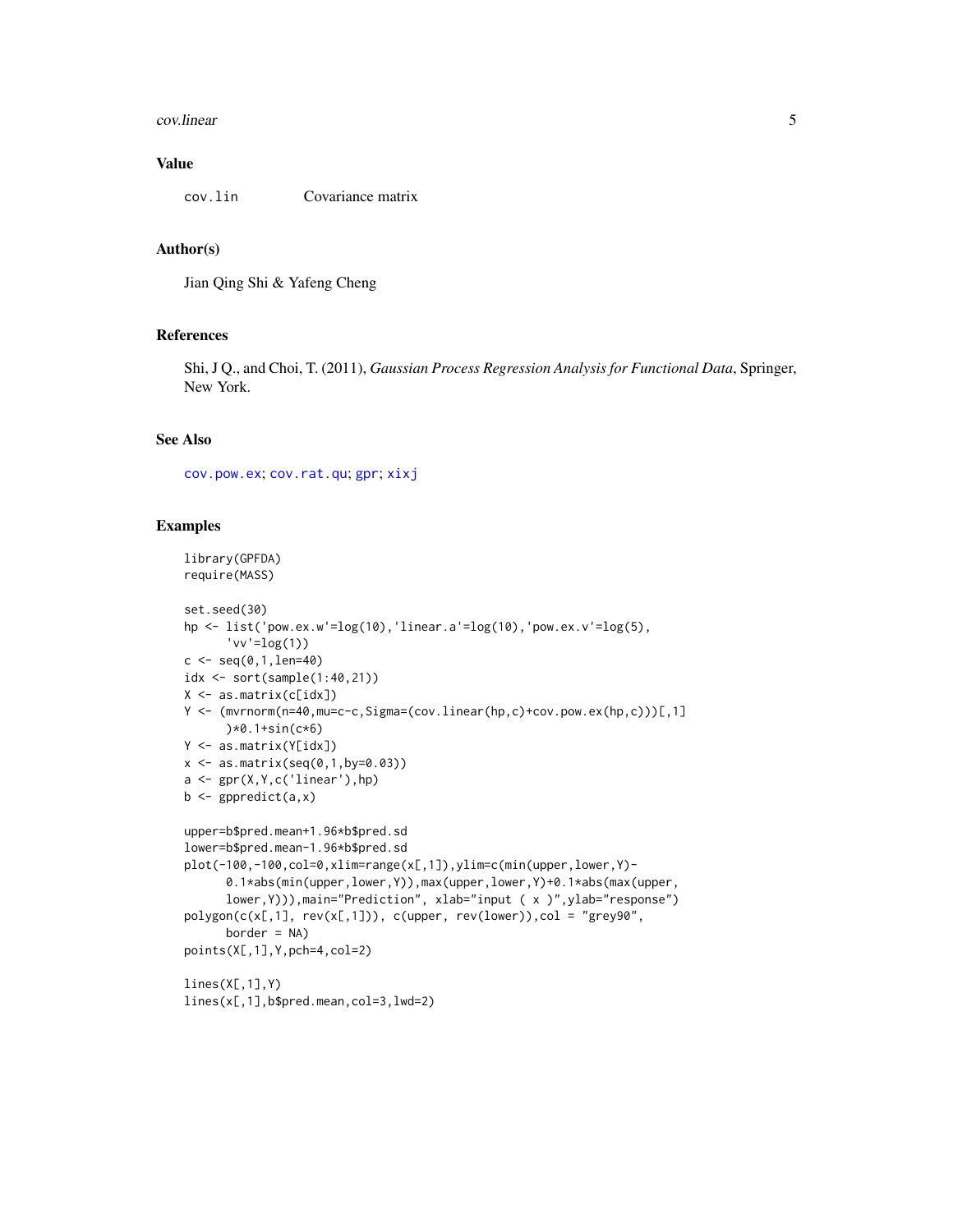<span id="page-5-1"></span><span id="page-5-0"></span>

Stationary covariance function.

#### Usage

```
cov.pow.ex(hyper, Data, Data.new = NULL, gamma = 1)
```
#### Arguments

| hyper    | The hyper parameters. Must be a list with certain names.                    |
|----------|-----------------------------------------------------------------------------|
| Data     | The input data. Must be a vector or a matrix.                               |
| Data.new | The data for prediction. Must be a vector or a matrix. Default to be NULL.  |
| gamma    | Power parameter that cannot be estimated by simple non-linear optimization. |

#### Details

The names for the hyper parameters should be:"linear.a" for linear covariance function, "pow.ex.w", "pow.ex.v" for power exponential, "rat.qu.s", "rat.qu.a" for rational quadratic, "vv" for white noise. All hyper parameters should be in one list.

#### Value

cov.pow.ex Covariance matrix

#### Author(s)

Jian Qing Shi & Yafeng Cheng

#### References

Shi, J Q., and Choi, T. (2011), *Gaussian Process Regression Analysis for Functional Data*, Springer, New York.

#### See Also

[cov.linear](#page-3-1); [cov.rat.qu](#page-6-1); [xixj\\_sta](#page-22-1)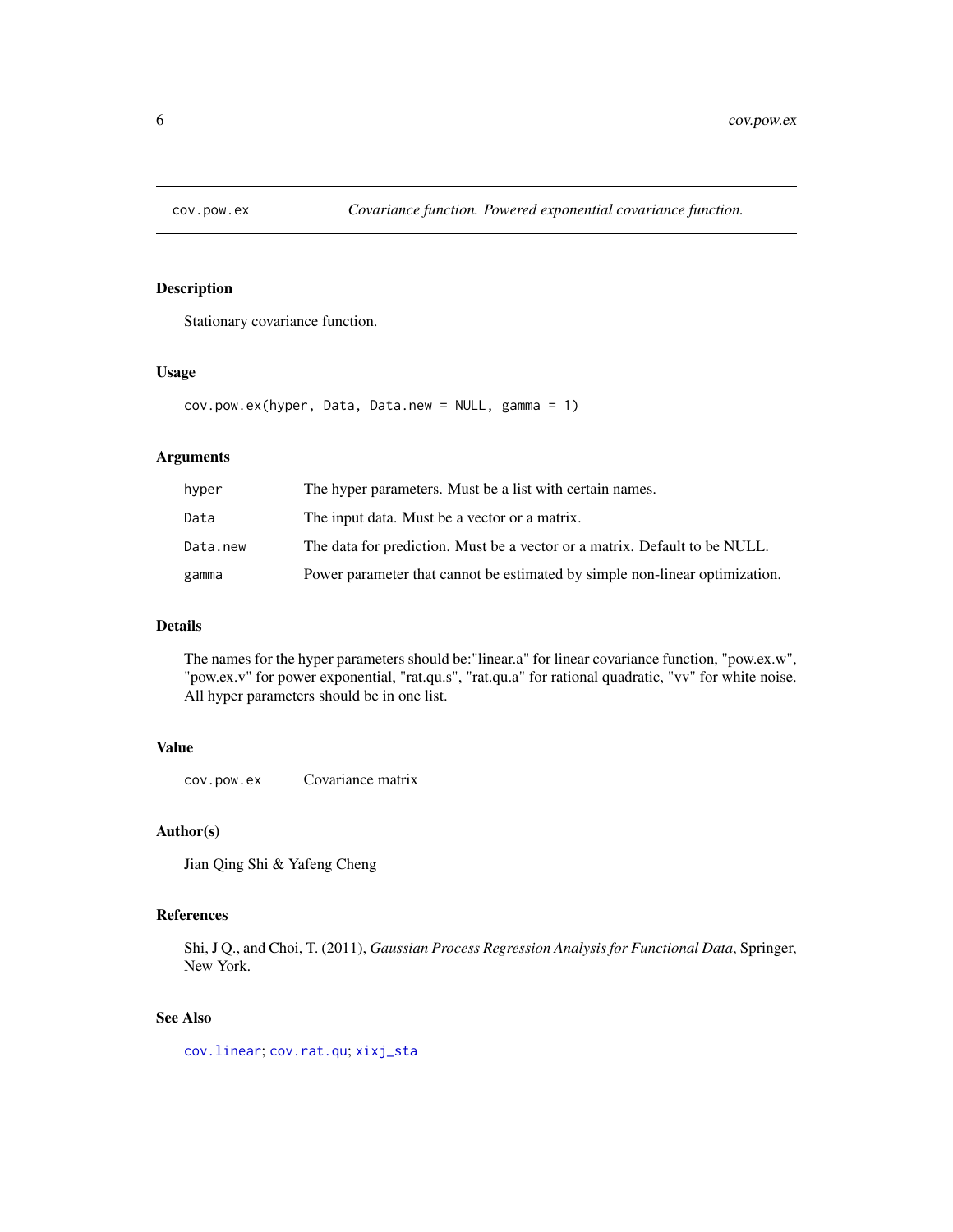#### <span id="page-6-0"></span>cov.rat.qu 7

#### Examples

```
library(GPFDA)
require(MASS)
set.seed(30)
hp \le list('pow.ex.w'=log(10),'linear.a'=log(10),'pow.ex.v'=log(5),
      'vv' = log(1)c \leq - \text{seq}(0, 1, len=40)idx <- sort(sample(1:40,21))
X <- as.matrix(c[idx])
Y <- (mvrnorm(n=40,mu=c-c,Sigma=(cov.linear(hp,c)+cov.pow.ex(hp,c)))[,1]
      )*0.1+sin(c*6)
Y <- as.matrix(Y[idx])
x \leftarrow as.matrix(seq(0, 1, by=0.03))a \leftarrow \text{gpr}(X, Y, c('pow.ex'),hp)b \leftarrow gppredict(a,x)
upper=b$pred.mean+1.96*b$pred.sd
lower=b$pred.mean-1.96*b$pred.sd
plot(-100,-100,col=0,xlim=range(x[,1]),ylim=c(min(upper,lower,Y)-
        0.1*abs(min(upper,lower,Y)),max(upper,lower,Y)+0.1*abs(max(upper,
        lower,Y))),main="Prediction", xlab="input ( x )",ylab="response")
polygon(c(x[,1], rev(x[,1])), c(upper, rev(lower)), col = "grey90",border = NA)
points(X[,1],Y,pch=4,col=2)
lines(X[, 1], Y)lines(x[,1],b$pred.mean,col=3,lwd=2)
```
<span id="page-6-1"></span>cov.rat.qu *Covariance function. Rational quadratic covariance function.*

#### Description

Stationary covariance function.

#### Usage

```
cov.rat.qu(hyper, Data, Data.new = NULL)
```

| hyper    | The hyper parameters. Must be a list with certain names.                   |
|----------|----------------------------------------------------------------------------|
| Data     | The input data. Must be a vector or a matrix.                              |
| Data.new | The data for prediction. Must be a vector or a matrix. Default to be NULL. |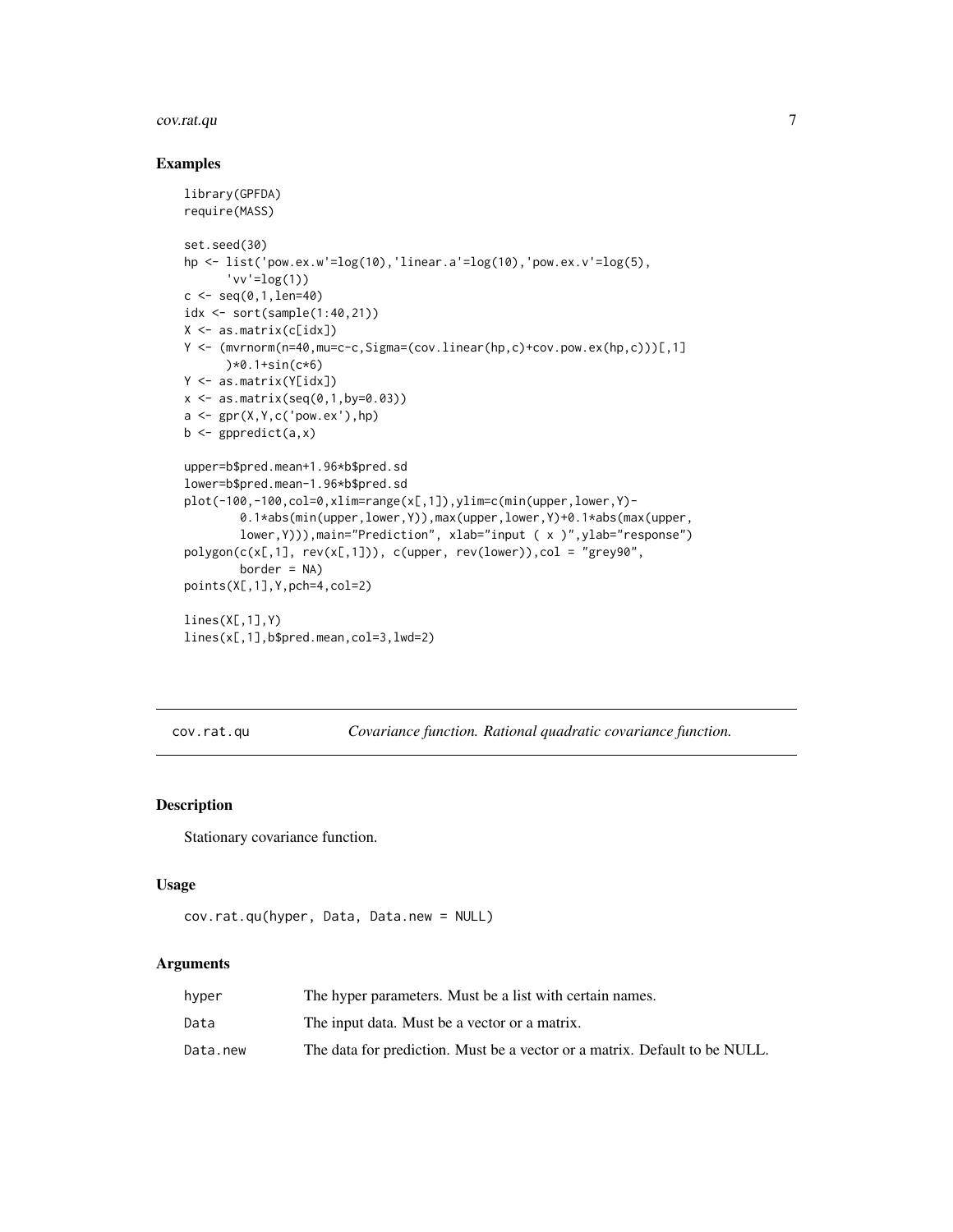<span id="page-7-0"></span>The names for the hyper parameters should be:"linear.a" for linear covariance function, "pow.ex.w", "pow.ex.v" for power exponential, "rat.qu.s", "rat.qu.a" for rational quadratic, "vv" for white noise. All hyper parameters should be in one list.

#### Value

cov.rat.qu Covariance matrix

#### Author(s)

Jian Qing Shi & Yafeng Cheng

#### References

Shi, J Q., and Choi, T. (2011), *Gaussian Process Regression Analysis for Functional Data*, Springer, New York.

#### See Also

[cov.linear](#page-3-1); [cov.pow.ex](#page-5-1); [xixj\\_sta](#page-22-1)

#### Examples

```
library(GPFDA)
require(MASS)
set.seed(30)
hp <- list('pow.ex.w'=log(10),'linear.a'=log(10),'pow.ex.v'=log(5),
      'vv' = log(1)c \leq - \text{seq}(0, 1, len=40)idx <- sort(sample(1:40,21))
X <- as.matrix(c[idx])
Y <- (mvrnorm(n=40,mu=c-c,Sigma=(cov.linear(hp,c)+cov.pow.ex(hp,c)))[,1]
      )*0.1+sin(c*6)
Y <- as.matrix(Y[idx])
x \le - as.matrix(seq(0,1,by=0.03))
a <- gpr(X,Y,c('rat.qu'))
b \leq gppredict(a, x)upper=b$pred.mean+1.96*b$pred.sd
lower=b$pred.mean-1.96*b$pred.sd
plot(-100,-100,col=0,xlim=range(x[,1]),ylim=c(min(upper,lower,Y)-
      0.1*abs(min(upper,lower,Y)),max(upper,lower,Y)+0.1*abs(max(upper,
      lower,Y))),main="Prediction", xlab="input ( x )",ylab="response")
polygon(c(x[, 1], rev(x[, 1])), c(upper, rev(lower)), col = "grey90",border = NA)points(X[,1],Y,pch=4,col=2)
lines(X[, 1], Y)lines(x[,1],b$pred.mean,col=3,lwd=2)
```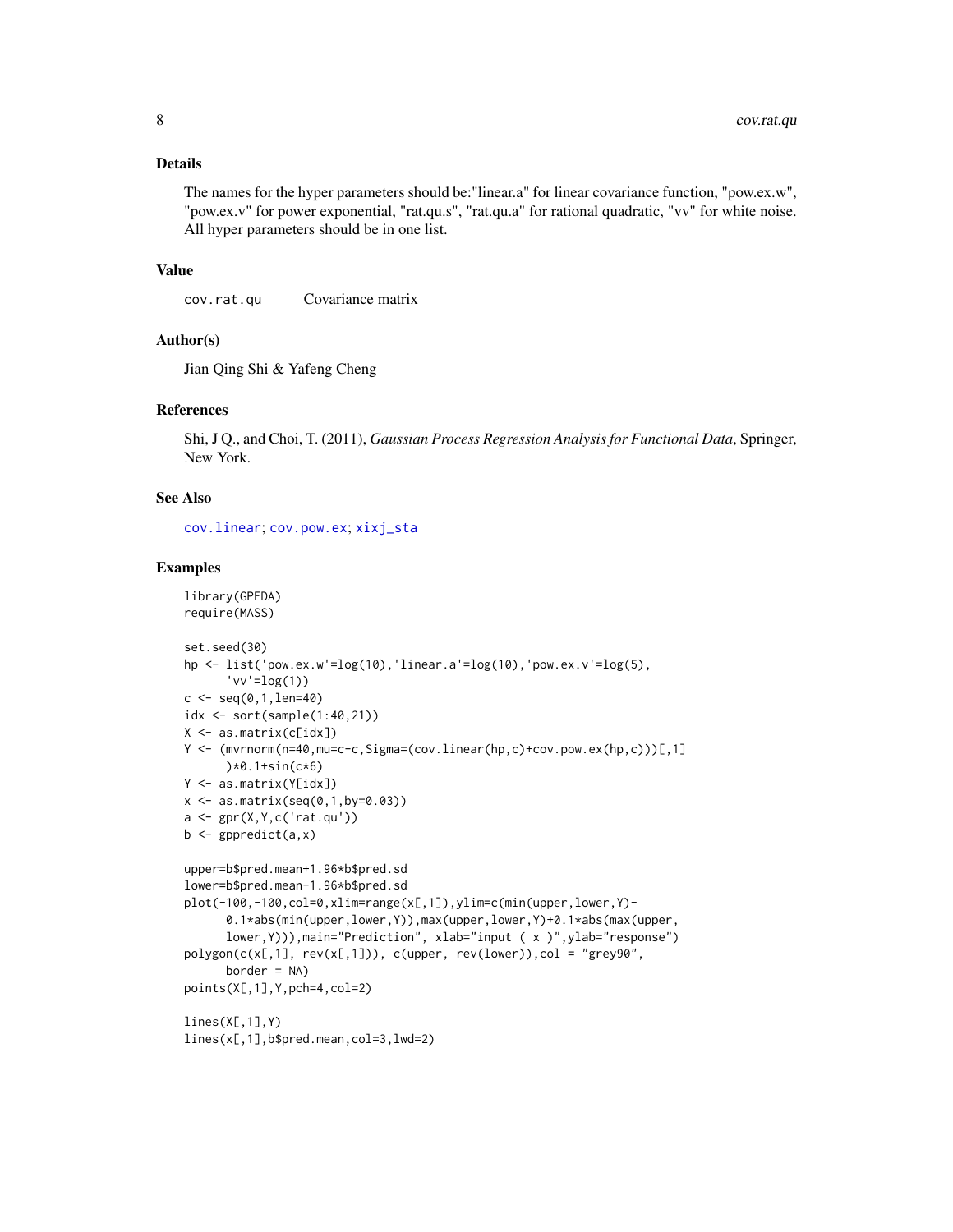Computer the second derivative of the likelihood function with respect to one of the hyper-parameters, with first and second derivative of the kernel function given.

#### Usage

D2(d1, d2, inv.Q, Alpha.Q)

#### Arguments

| d1      | First derivative of the kernel function with respect to the required hyper-parameter.            |
|---------|--------------------------------------------------------------------------------------------------|
| d2      | Second derivative of the kernel function with respect to the required hyper-<br>parameter.       |
| inv.O   | Inverse matrix of the covariance matrix                                                          |
| Alpha.Q | This is $iQY(iQY)'$ -iQ, where iQ is the inverse of the covariance matrix, Y is the<br>response. |

#### Details

The function is to calculate the second derivative of the normal likelihood, using the first and second derivative of the kernel functions. The first and second derivative need to be pre-defined, for example of customized covariance function, see "demo('co2')".

#### Value

out A number

#### Author(s)

Jian Qing Shi & Yafeng Cheng

### References

Shi, J Q., and Choi, T. (2011), *Gaussian Process Regression Analysis for Functional Data*, Springer, New York.

<span id="page-8-0"></span>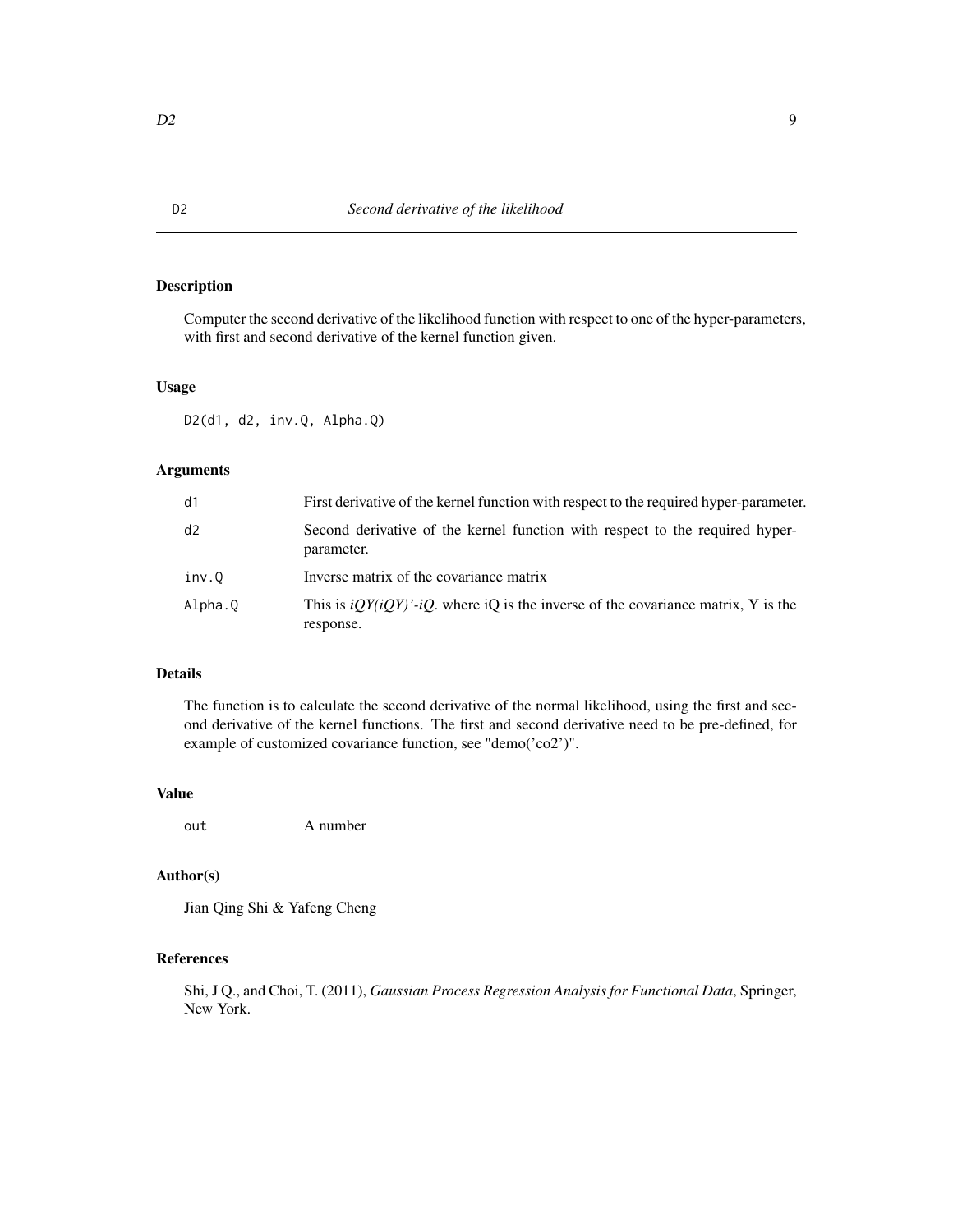<span id="page-9-1"></span><span id="page-9-0"></span>Use functional regression to be the mean structure and Gaussian Process to be the covariance structure.

#### Usage

```
gpfr(response,lReg=NULL,fReg=NULL,fyList=NULL,fbetaList_l=NULL,
     fxList=NULL,fbetaList=NULL,concurrent=TRUE,fbetaList_f=NULL,
     gpReg=NULL,hyper=NULL,Cov=c('pow.ex','linear'),gamma=1,
     time=NULL,NewHyper=NULL,accuracy=c('high','normal','low'),
     trace.iter=5,fitting=FALSE,rPreIdx=FALSE)
```

| response    | The training response. can be an fd object or a matrix with nrow samples, ncol<br>time points                                                                                          |
|-------------|----------------------------------------------------------------------------------------------------------------------------------------------------------------------------------------|
| lReg        | The input variable for functional linear regression with scale covariates. Ex-<br>pected to be a matrix with nrow samples.                                                             |
| fReg        | The input variable for functional linear regression with functional covariates.<br>Expected to be a matrix with nrow samples, or an fd object, or a list of matrices<br>or fd objects. |
| fyList      | The list to control the smoothing of response. See details for more info.                                                                                                              |
| fbetaList_1 | The list to control the smoothing of beta for functional regression with scale<br>covariates. See details for more info.                                                               |
| fxList      | The list to control the smoothing of functional covariates for functional regres-<br>sion with functional covariates. See details for more info.                                       |
| fbetaList_f | The list to control the smoothing of beta for functional regression with functional<br>covariates. See details for more info.                                                          |
| fbetaList   | The list to control the smoothing of functional covariates for functional regres-<br>sion with functional covariates and scale response. Not available for now.                        |
| concurrent  | Logical. If True concurrent functional regression will be carried out, otherwise<br>the full functional regression will be carried out.                                                |
| gpReg       | Data for training Gaussian Process. Expecting matrix, in object, list of matrices<br>or list of fd objects.                                                                            |
| Cov         | Kernel function or covariance function type(s).                                                                                                                                        |
| hyper       | Hyper parameter initial value. Default to be NULL.                                                                                                                                     |
| NewHyper    | Vector of the names of the new hyper parameters from customized kernel func-<br>tion.                                                                                                  |
| gamma       | Power parameter used in powered exponential.                                                                                                                                           |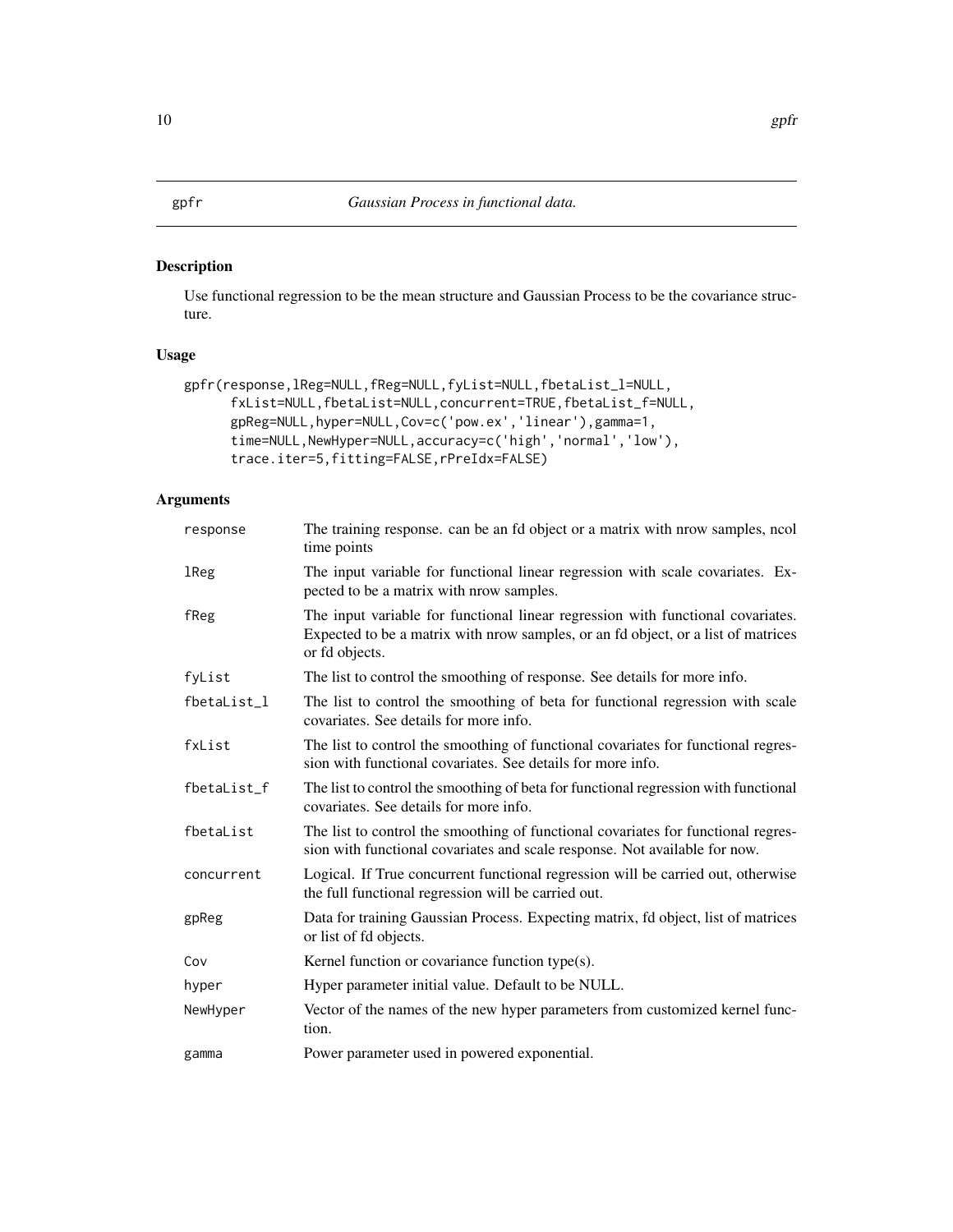| time       | Time used in globle setting for functional objects.                                            |
|------------|------------------------------------------------------------------------------------------------|
| accuracy   | Optimization accuracy. Default to be high.                                                     |
| trace.iter | Print the processing of iterations of optimization.                                            |
| fitting    | Is fitting required or not. Default to be F.                                                   |
| rPreIdx    | Logical. If True, do random selected index for pre-optimization, otherwise use<br>fixed index. |

fyList is a list with items: 'time': a sequence of time points default to be 100 points from 0 to 1; 'nbasis': number of basis functions used in smoothing, default to be less or equal to 23; 'norder': the order of the functional curves default to be 6, 'bSpline': logical, if True, b-spline is used, otherwise use Fourier basis, default to be True; 'Pen': default to be  $c(0,0)$ , means that the penalty is on the second order derivative of the curve, since the weight for zero-th and first order derivatives of the curve are zero, 'lambda':default to be 1e-4, the smoothing parameter for the penalty.

fxList is a list of lists which are similar to fyList. Because it may contain different information for more than one functional covariates.

fbetaList, fbetaList 1 and fbetaList f are similar to each other. They are also expected to be list of lists. The items in each sub-list are: 'rtime': range of time, default to be 0 and 1; 'nbasis': number of basis functions used in smoothing, default to be less or equal to 19; norder: the order of the functional curves default to be 6;'bSpline': logical, if True, b-spline is used, otherwise use Fourier basis, default to be True; 'Pen': default to be c(0,0);'lambda':default to be 1e4;'bivar':logical, if True, the bivariate basis will be calculated, otherwise normal basis, default to be False; 'lambdas':the smoothing parameter for the penalty of the additional basis, default to be 1e4.

Note that user only write the item they need to change in the list, all items have default settings. See example below.

#### Value

| A list of  |                                                                    |
|------------|--------------------------------------------------------------------|
| hyper      | <b>Estimated hyper-parameters</b>                                  |
| I          | A vector of estimated standard deviation of hyper-parameters       |
| modellist  | List of models fitted before Gaussian process                      |
| CovFun     | Covariance function                                                |
| gamma      | gamma used in Gaussian process powered exponential kernel          |
| init_resp  | Initial response value                                             |
| resid_resp | Residual after the fitted value from models has been taken out     |
| fitted     | Fitted value                                                       |
| fitted.sd  | Standard deviation of the fitted value                             |
| ModelType  | The model applied in the function.                                 |
| lTrain     | Training data for functional regression with scalper covariates    |
| fTrain     | Training data for functional regression with functional covariates |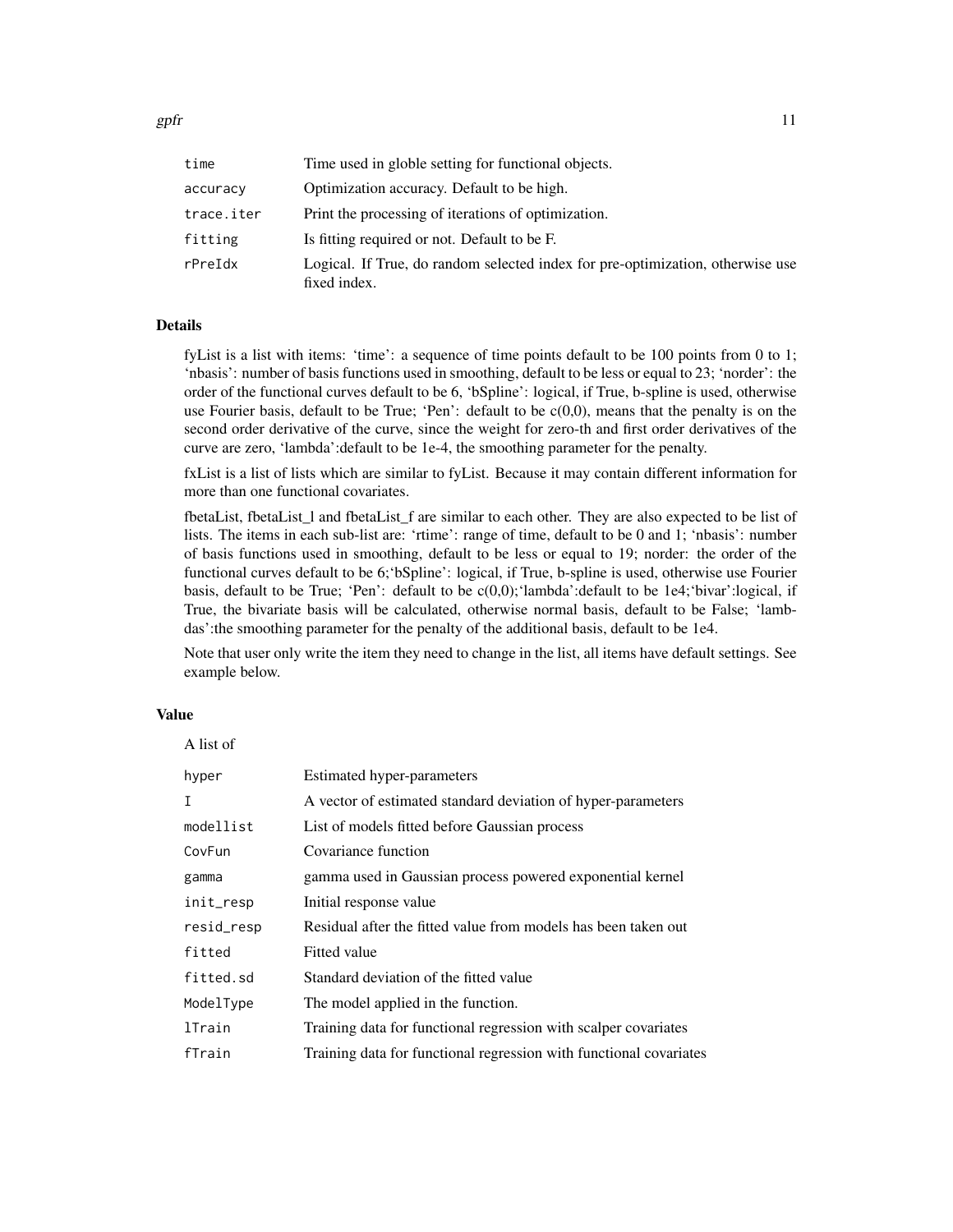<span id="page-11-0"></span>

| 12 | gpfr |
|----|------|
|    |      |

| mfTrainfd | List of fd objects that from training data for functional regression with functional<br>covariates |
|-----------|----------------------------------------------------------------------------------------------------|
| gpTrain   | Training data for Gaussian Process                                                                 |
| time      | Time used in training in Gaussian Process                                                          |
| iuuL      | Inverse of covariance matrix for IReg                                                              |
| iuuF      | Inverse of covariance matrix for fReg                                                              |
| fittedFM  | Fitted value from functional regression                                                            |
| fyList    | fyList used in the function                                                                        |

#### Author(s)

Jian Qing Shi & Yafeng Cheng

#### References

Shi, J Q., and Choi, T. (2011), *Gaussian Process Regression Analysis for Functional Data*, Springer, New York.

Ramsay, James O., and Silverman, Bernard W. (2006), *Functional Data Analysis, 2nd ed.*, Springer, New York.

#### See Also

#### [gpr](#page-16-1)

#### Examples

library(GPFDA)

```
traindata=vector('list',20)
for(i in 1:20) traindata[[i]]=i
n=50
traindata=lapply(traindata,function(i) {
 x=seq(-3,3,len=n)
 y=sin(x^2)-x+0.2*rnorm(n,runif(1,-3,3),runif(1,0.5,3))
 x1=0.5*x^3+exp(x)+rnorm(n,runif(1,-3,3),runif(1,0.5,5))
 x2=cos(x^3)+0.2*rnorm(n,runif(1,-3,3),runif(1,0.5,5))
 mat=cbind(x,x1,x2,y)colnames(mat)=c('time','x1','x2','y')
 scale=t(c(2*(mean(y)>0.25)-1,(var(y)>3.6)*2-1,(sd(y)-sd(x)>1.4)*2-1))
 i=list(mat,scale)
})
lx=do.call('rbind',lapply(traindata,function(i)i[[2]]))
fx1=do.call('rbind',lapply(traindata,function(i)i[[1]][,2]))
fx2=do.call('rbind',lapply(traindata,function(i)i[[1]][,3]))
fy1=do.call('rbind',lapply(traindata,function(i)i[[1]][,4]))
time_old=traindata[[1]][[1]][,1]
## comment out because running time is a bit long
```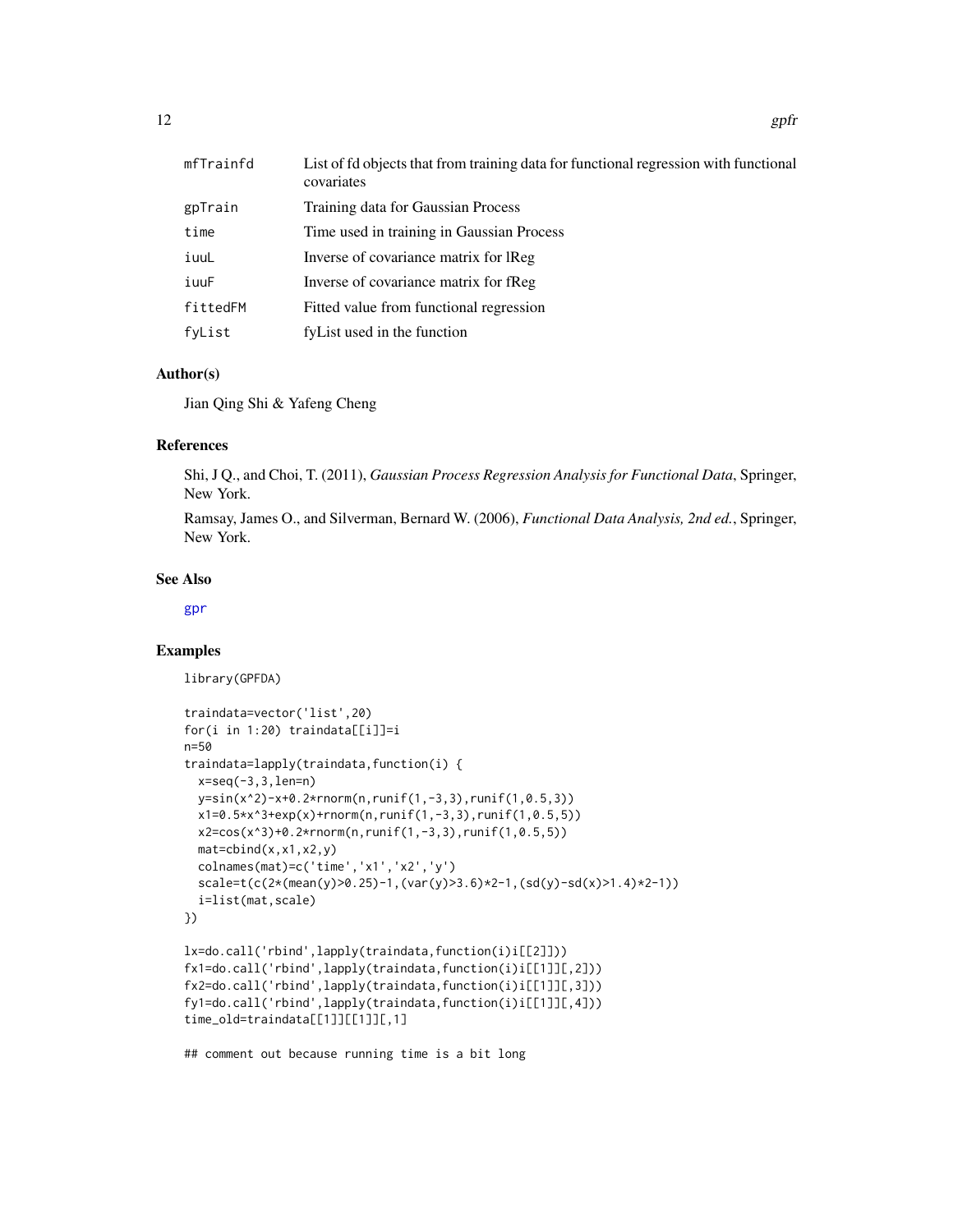#### <span id="page-12-0"></span>gpfrpred that the set of the set of the set of the set of the set of the set of the set of the set of the set of the set of the set of the set of the set of the set of the set of the set of the set of the set of the set of

|   | # system.time(a1<-gpfr(response=(fy1),lReg=lx,fReg=NULL,gpReg=list(fx1,fx2) |
|---|-----------------------------------------------------------------------------|
| # | .fyList=list(nbasis=23,lambda=0.1),fbetaList_l=                             |
| # | $list(list(lambda=.01, nbasi=17)), hyper=NULL,$                             |
| # | Cov=c('pow.ex','linear'),fitting=TRUE,                                      |
| # | $time = seq(-3, 3, len = 50)$ , $rPreIdx = TRUE$ , $concurrent = TRUE$ )    |
|   |                                                                             |

<span id="page-12-1"></span>gpfrpred *Prediction of the Gaussian Process using functional regression*

#### Description

Predict the new points in Gaussian Process using the training results

### Usage

```
gpfrpred(object,TestData,NewTime=NULL,lReg=NULL,fReg=NULL,gpReg=NULL,
       GP_predict=TRUE)
```
#### Arguments

| object     | The result from training with class 'gpfda'. If missing, function stops running.                                                                                                                                                                                                                                                           |
|------------|--------------------------------------------------------------------------------------------------------------------------------------------------------------------------------------------------------------------------------------------------------------------------------------------------------------------------------------------|
| TestData   | The test data. Must be matrix or fd object.                                                                                                                                                                                                                                                                                                |
| NewTime    | New time for test data. If NULL, default setting will be applied.                                                                                                                                                                                                                                                                          |
| lReg       | The test scale data for functional regression with scale covariates.                                                                                                                                                                                                                                                                       |
| fReg       | The test functional data for functional regression with functional covariates.                                                                                                                                                                                                                                                             |
| gpReg      | List of three items. The names of the items must be 'response', 'input', 'time'.<br>For type I prediction, 'response' is the observed response for a new batch, 'input'<br>is the observed functional covariates for a new batch, 'time' is the observation<br>time for the previous two. If NULL, type II prediction will be carried out. |
| GP_predict | Logical. If true, GP prediction is carried out, otherwise functional prediction is<br>carried out. Default to be True.                                                                                                                                                                                                                     |

#### Details

Two types of prediction are supplied. Type one is the new batch has a few observations, type two is the new batch has no observations.

#### Value

| ypred      | matrix of predicted value with confidence interval. First column is the fitted |
|------------|--------------------------------------------------------------------------------|
|            | value, second and third are the confidence interval.                           |
| ypred.mean | The mean value of the prediction.                                              |
| ypred.sd   | The standard deviation of the prediction.                                      |
| time       | time of test data                                                              |
| object     | all items trained from gpfr if exists                                          |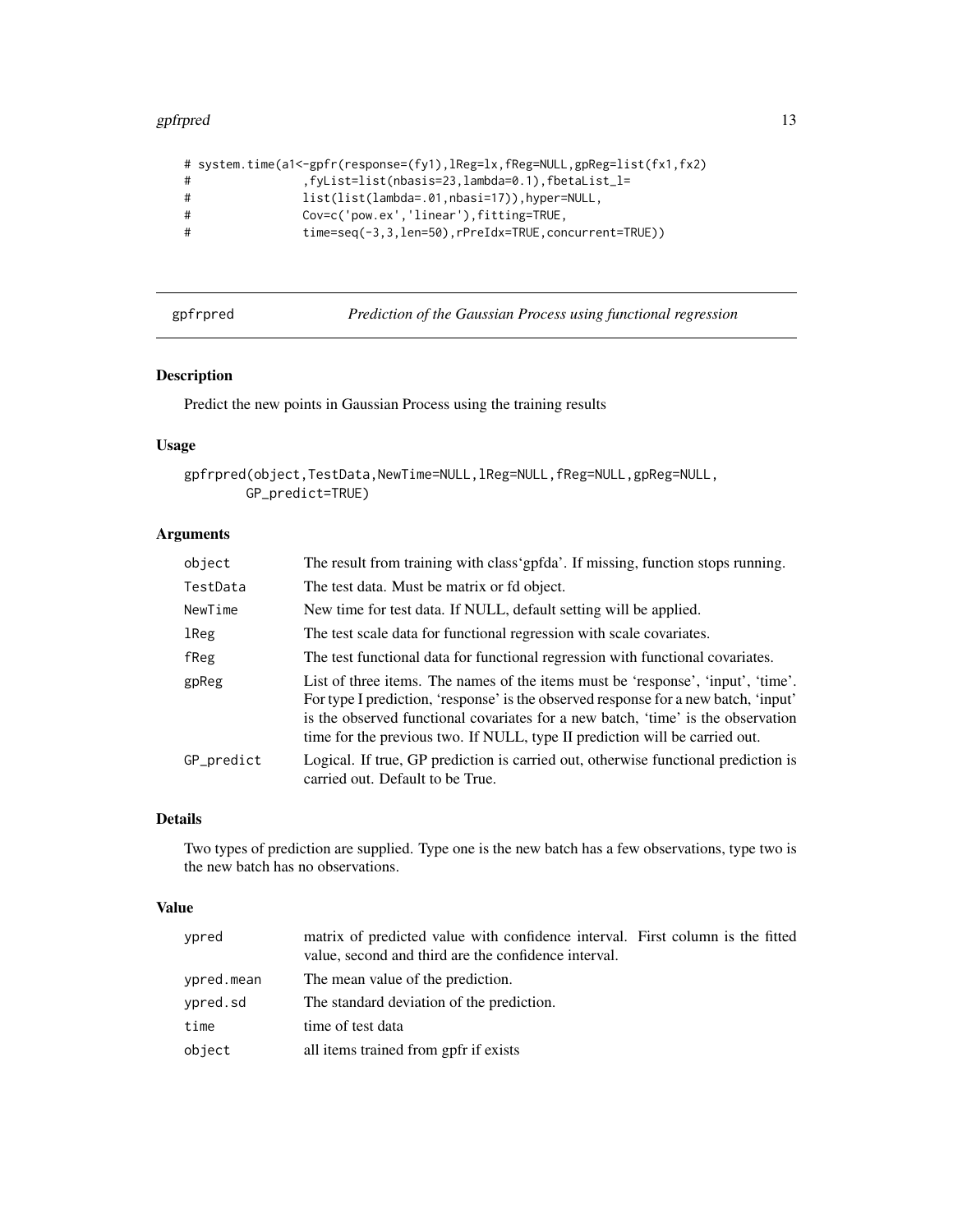#### <span id="page-13-0"></span>Author(s)

Jian Qing Shi & Yafeng Cheng

#### References

Shi, J Q., and Choi, T. (2011), *Gaussian Process Regression Analysis for Functional Data*, Springer, New York. Ramsay, James O., and Silverman, Bernard W. (2006), *Functional Data Analysis, 2nd ed.*, Springer, New York.

#### See Also

[gpr](#page-16-1)

#### Examples

```
library(GPFDA)
# code from: demo('gpfr')
traindata <- vector('list',20)
for(i in 1:20) traindata[[i]]=i
n < -50traindata <- lapply(traindata,function(i) {
 x \le - seq(-3, 3, len=n)
  y <- sin(x^2)-x+0.2*rnorm(n,0,3)
  x1 \leq 0.5*x^3+exp(x)+rnorm(n,0,3)x2 \leq \cos(x^3)+0.2\cdot\text{rnorm}(n,0,3)mat < - child(x, x1, x2, y)colnames(mat) <- c('time','x1','x2','y')
  scale <- t(c(2*(-\text{mean}(y))>0.25)-1,(var(y)>3.6)*2-1,(sd(y)-sd(x)>1.4)*2-1))i <- list(mat,scale)
})
n <- 800 #test input
x \le - seq(-3, 3, len=n)
y \le -\sin(x^2)-x+0.2*rnorm(n,0,3)x1 \leq 0.5*x^3+exp(x)+rnorm(n,0,3)x2 \leq \cos(x^3)+0.2*rnorm(n,0,3)mat < - child(x, x1, x2, y)colnames(mat) <- c('time','x1','x2','y')
scale <- t(c(2*(-\text{mean}(y))\ge 0.25)-1,(\text{var}(y)>3.6)*2-1,(\text{sd}(y)-sd(x)>1.4)*2-1))# testdata[[1]]=vector('list',3)
n <- 100 # test new points
xt < -seq(1, 3, len=n)yt <- sin(xt^2)-xt+0.2*rnorm(n,0,3)
xt1 < -0.5*xt^3+exp(xt)+rnorm(n,0,3)xt2 < -cos(xt^3)+0.2*rnorm(n,0,3)mat_t < - cbind(xt,xt1,xt2)
colnames(mat_t) <- c('time','xt1','xt2')
td <- list(mat,scale,mat_t)
```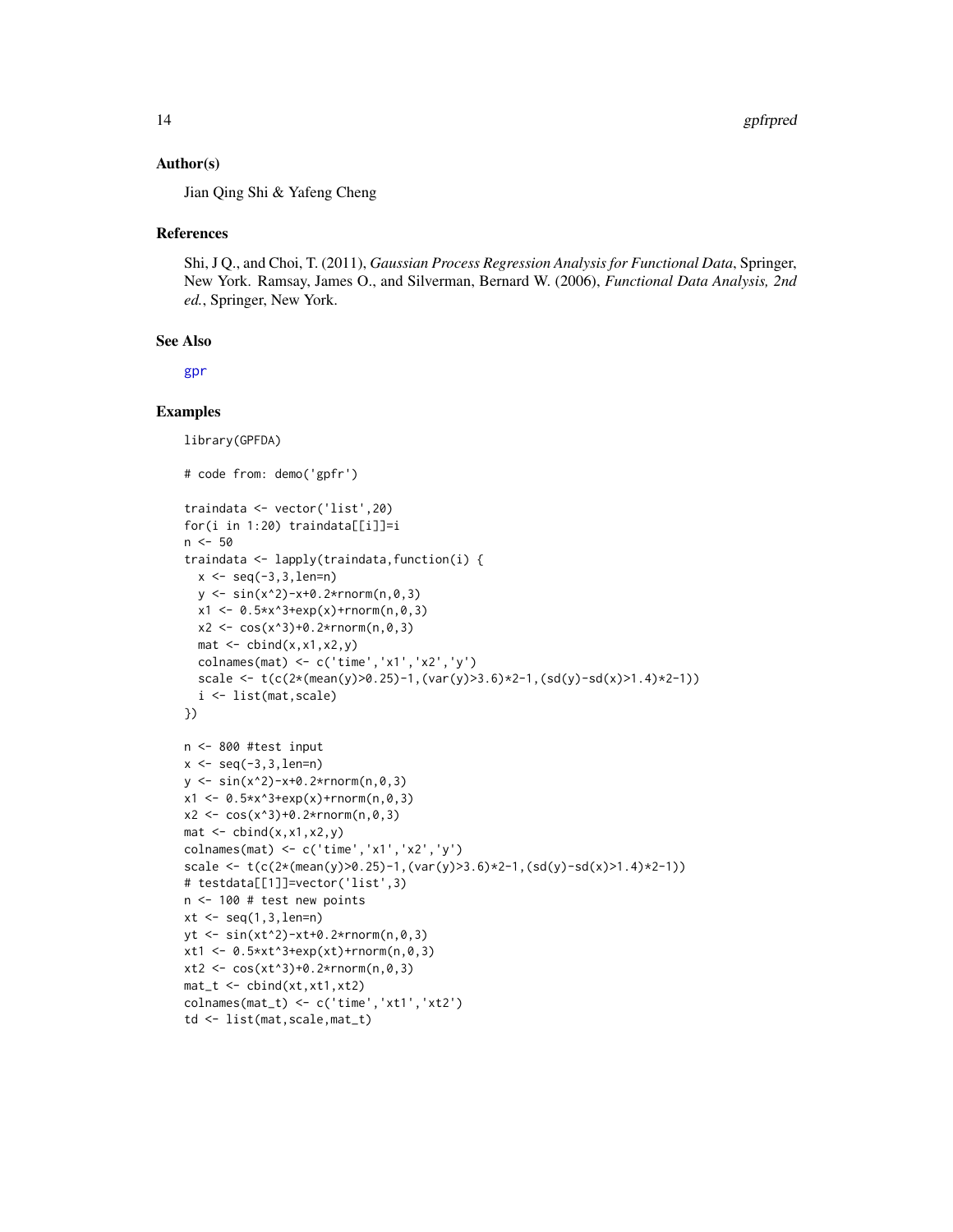#### <span id="page-14-0"></span>gppredict the state of the state of the state of the state of the state of the state of the state of the state of the state of the state of the state of the state of the state of the state of the state of the state of the

```
lx=do.call('rbind',lapply(traindata,function(i)i[[2]]))
fx1=do.call('rbind',lapply(traindata,function(i)i[[1]][,2]))
fx2=do.call('rbind',lapply(traindata,function(i)i[[1]][,3]))
fy1=do.call('rbind',lapply(traindata,function(i)i[[1]][,4]))
time_old=traindata[[1]][[1]][,1]
pfx=td[[1]][,c(2,3)]
pfy=td[[1]][,4]
ptime=td[[1]][,1]
time_new=td[[3]][,1]
tfx=td[[3]][,c(2,3)]
tx=td[[2]]
## comment out because running time is a bit long
# system.time(a1<-gpfr(response=(fy1),lReg=lx,fReg=NULL,gpReg=list(fx1,fx2),
# fyList=list(nbasis=23,lambda=0.1),fbetaList_l=list(list(lambda=100,
# nbasi=17)),hyper=NULL,Cov=c('pow.ex','linear'),fitting=TRUE,
# time=seq(-3,3,len=50),rPreIdx=TRUE,concurrent=TRUE))
# type I prediction
# system.time(b1<-gpfrpred(a1,TestData=(tfx),NewTime=time_new,lReg=tx,
# fReg=NULL,gpReg=list('response'=(pfy),'input'=(pfx),'time'=ptime)))
# type II prediction
# system.time(b2<-gpfrpred(a1,TestData=(tfx),NewTime=time_new,lReg=tx,
# fReg=NULL,gpReg=NULL))
```
<span id="page-14-1"></span>gppredict *Prediction of the Gaussian Process*

#### Description

Predict the new points in Gaussian Process using the training results or manual input

#### Usage

```
gppredict(train=NULL,Data.new=NULL,hyper=NULL, Data=NULL, Y=NULL,
     Cov=NULL,gamma=NULL,lrm=NULL,mean=0)
```

| train    | The result from training which is a 'gpr' object. Default to be NULL. If NULL, |
|----------|--------------------------------------------------------------------------------|
|          | do training based on the other given arguments; if TURE, other arguments (ex-  |
|          | cept for Data, new) will replaced by NULL; if FALSE, only do prediction based  |
|          | on the other given arguments.                                                  |
| Data.new | The test data. Must be a vector or a matrix.                                   |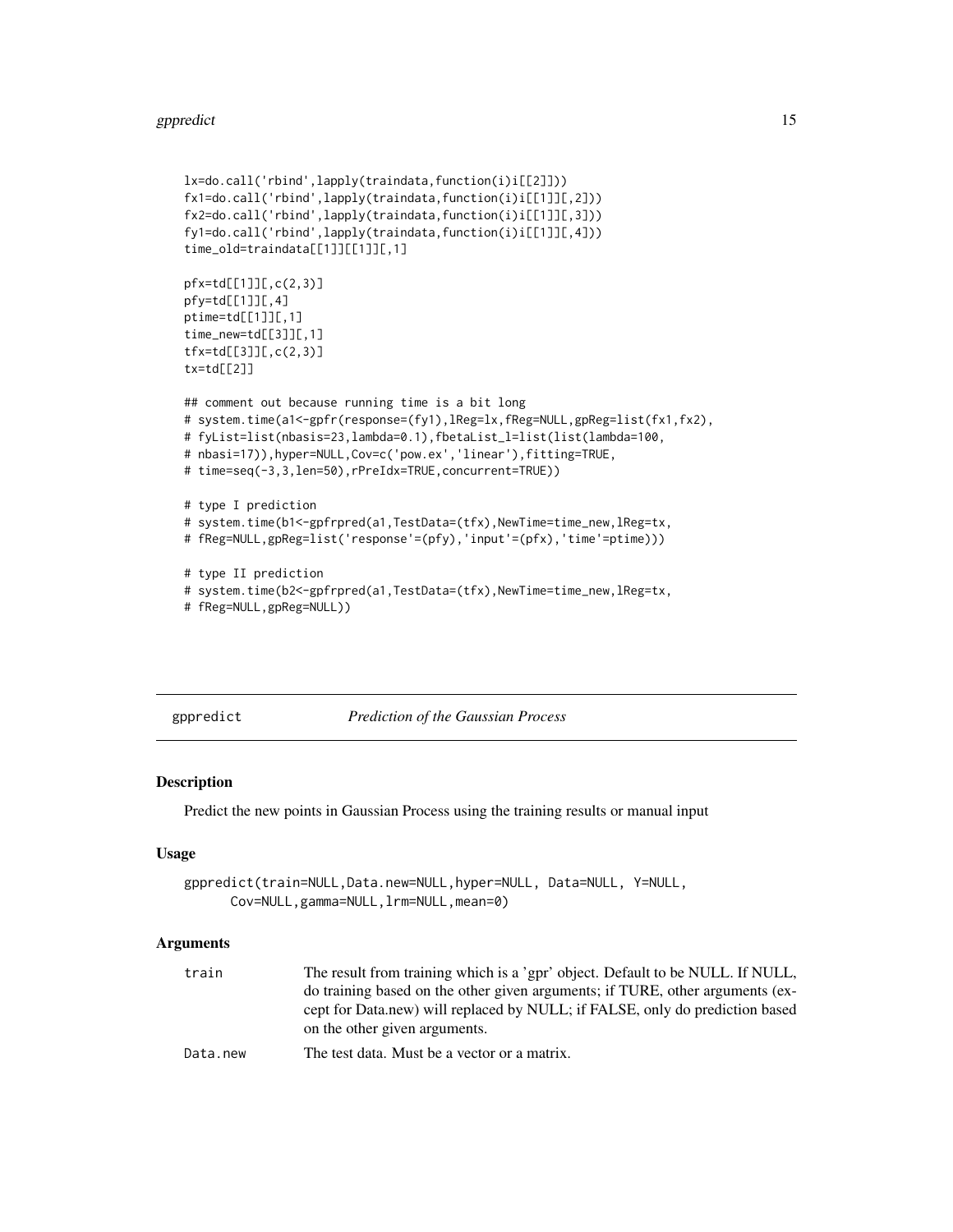<span id="page-15-0"></span>

| hyper  | Hyper-parameter estimated from training. Can use manual input. Default to be<br>NULL.                                                                                           |
|--------|---------------------------------------------------------------------------------------------------------------------------------------------------------------------------------|
| Data   | The data from training. Must be a vector or a matrix. Default to be NULL.                                                                                                       |
| Y      | The response from training. Must be a vector or a matrix. Default to be NULL.                                                                                                   |
| Cov    | Names of covariance functions used. Default to be NULL.                                                                                                                         |
| gamma  | Parameter used in power exponential covariance function. Default to be NULL.                                                                                                    |
| $1$ rm | The linear trend from learning. Default to be lrm. If lrm exists from learning,<br>NULL will be replaced.                                                                       |
| mean   | Is the mean taken out when analysis? Default to be 0, which assumes the mean<br>is zero. if assume mean is a constant, mean=1; if assume mean is a linear trend,<br>$mean='t'.$ |

Use the result from training to predict the value for new points.

#### Value

| CovFun     | Covariance function type                                       |
|------------|----------------------------------------------------------------|
| fitted     | Fitted value of training data                                  |
| fitted.sd  | Standard deviation of the fitted value of training data        |
| gamma      | Parameter used in powered exponential covariance function      |
| hyper      | Hyper-parameter estimated from training data                   |
| T          | Variance of the estimated hyper-parameters                     |
| pred.mean  | Estimated prediction mean                                      |
| pred.sd    | Estimated prediction variance                                  |
| train.x    | Training covariates                                            |
| train.y    | Training response, may be transformed, for prediction use only |
| train.yOri | Original training response                                     |

#### Author(s)

Jian Qing Shi & Yafeng Cheng

### References

Shi, J Q., and Choi, T. (2011), *Gaussian Process Regression Analysis for Functional Data*, Springer, New York.

#### See Also

[gpr](#page-16-1)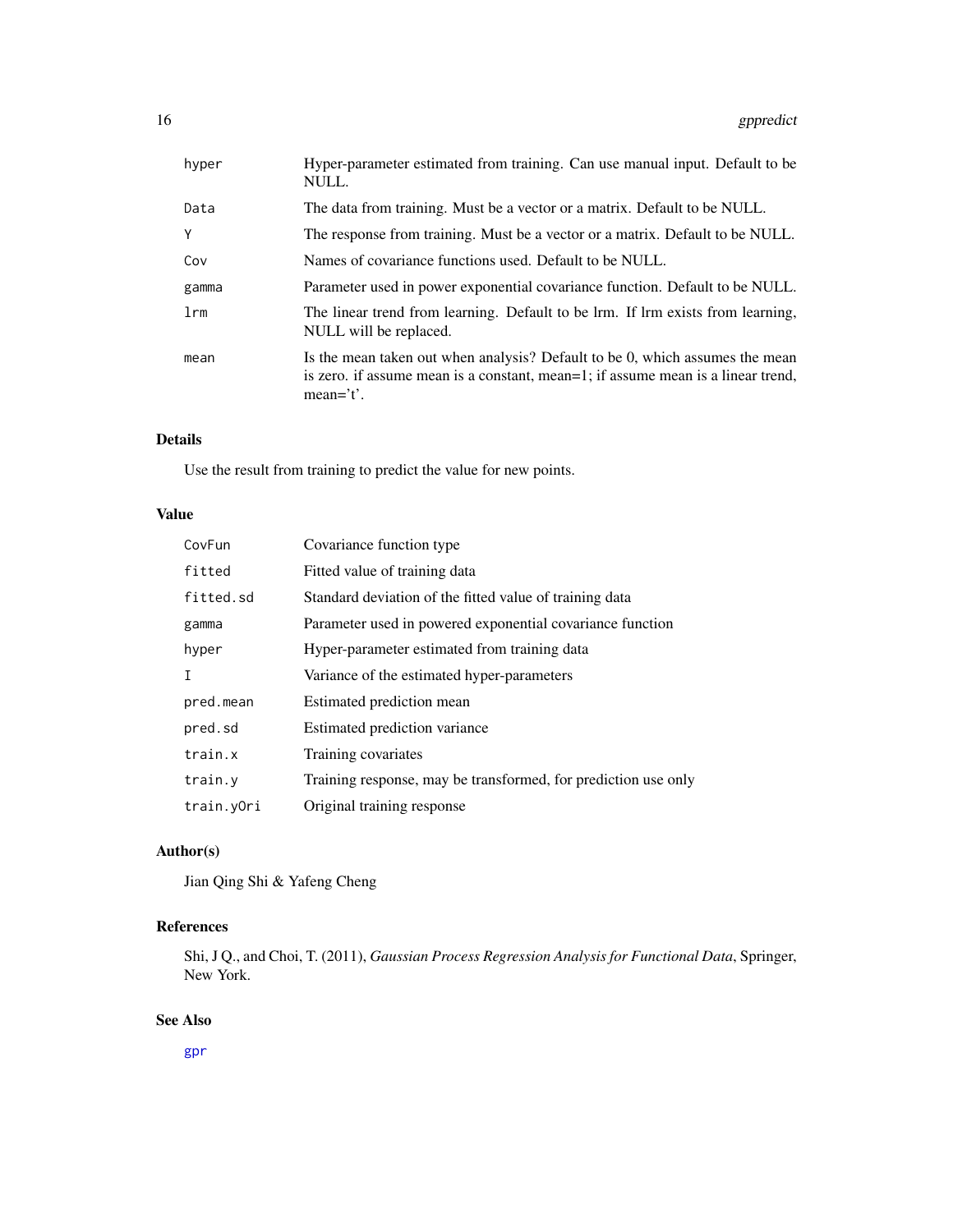### Examples

```
library(GPFDA)
library(MASS) ## used to generate data
hp <- list('pow.ex.w'=log(10),'linear.a'=log(10),'pow.ex.v'=log(5),
      'vv'=log(1))
c < -seq(0, 1, len=40)idx <- sort(sample(1:40,21))
X <- as.matrix(c[idx])
Y <- (mvrnorm(n=40,mu=c-c,Sigma=(cov.linear(hp,c)+cov.pow.ex(hp,c)))[,1])+
      sin(c*6)
Y <- as.matrix(Y[idx])
x \le - as.matrix(seq(0,1,by=0.03))
a <- gpr(X,Y,c('linear','pow.ex'))
b \leftarrow gppredict(a, x)
```
<span id="page-16-1"></span>gpr *Gaussian Process regression for single curve*

#### Description

Gaussian Process regression for single curve with train data.

#### Usage

```
gpr(Data, response, Cov=c('linear','pow.ex'), hyper=NULL, NewHyper=NULL,
     mean=0, gamma=1,itermax=100,reltol=8e-10,trace=0)
```
#### Arguments

| Data     | The input data from train data. Matrix or vectors are both acceptable. Some<br>data.frames are not acceptable.                                                                                                                                              |
|----------|-------------------------------------------------------------------------------------------------------------------------------------------------------------------------------------------------------------------------------------------------------------|
| response | The response data from train data. Matrix or vectors are both acceptable. Some<br>data.frames are not acceptable.                                                                                                                                           |
| Cov      | The kernel functions or covariance functions to use. Default is the sum of 'lin-<br>ear' and 'power exponentiation'.                                                                                                                                        |
| hyper    | The hyper parameters. Default is NULL. If not NULL, then must be a list with<br>certain names.                                                                                                                                                              |
| NewHyper | Vector of the names of the new hyper parameters from customized kernel func-<br>tion. The names of the hyper-parameters must have the format: xxxxxx., i.e. '6<br>digit' plus 'a dot' plus '1 digit'. This is required for both 'hyper' and 'NewHy-<br>per' |
| mean     | Is the mean taken out when analysis? Default to be 0, which assumes the mean<br>is zero. if assume mean is a constant, mean=1; if assume mean is a linear trend,<br>$mean='t'.$                                                                             |
| gamma    | Power parameter used in powered exponential kernel function.                                                                                                                                                                                                |

<span id="page-16-0"></span> $gpr$  17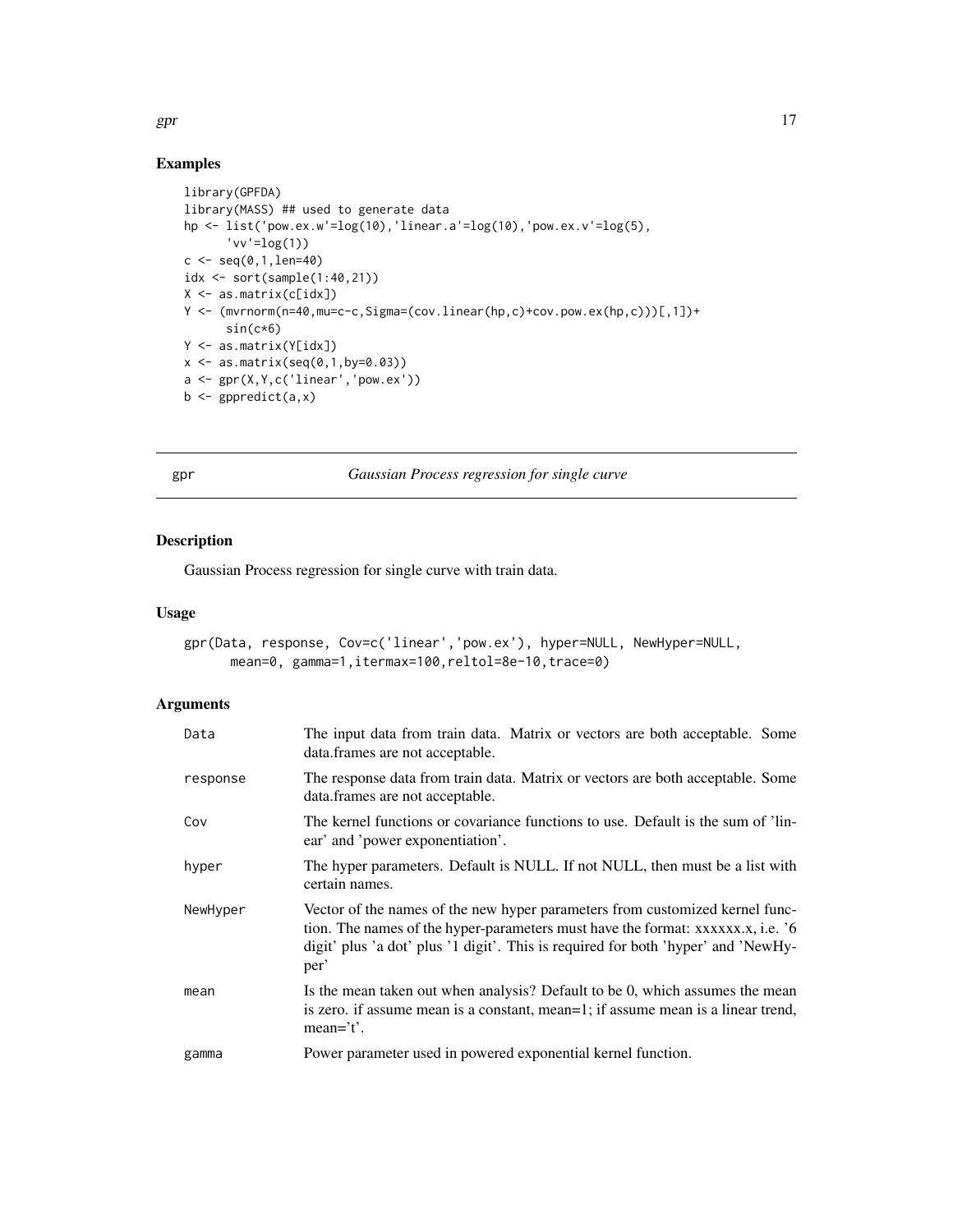| itermax | Number of maximum iteration in optimization function. Default to be 100. Nor-<br>mally the number of optimization steps is around 20. If reduce 'reltol', the iter-<br>ations needed will be less. |
|---------|----------------------------------------------------------------------------------------------------------------------------------------------------------------------------------------------------|
| reltol  | Relative convergence tolerance. Smaller reltol means more accurate and slower<br>to converge.                                                                                                      |
| trace   | The value of the objective function and the parameters is printed every trace'th<br>iteration. Defaults to 0 which indicates no trace information is to be printed.                                |

The most important function in the package, for fitting the GP model and store everything necessary for prediction. The optimization used in the function is 'nlminb'. Optimization might break down if the noise for the curve are too far away from normal. Jitter, LU decomposition and sparse matrix inverse are used to ensure the matrix inverse can always get an answer.

The names for the hyper parameters should be:"linear.a" for linear covariance function, "pow.ex.w", "pow.ex.v" for power exponential, "rat.qu.s", "rat.qu.a" for rational quadratic, "vv" for white noise. All hyper parameters should be in one list.

#### Value

| CovFun          | Covariance function type.                                      |
|-----------------|----------------------------------------------------------------|
| fitted.mean     | Fitted value of training data                                  |
| fitted.sd       | Standard deviation of the fitted value of training data        |
| gamma           | Parameter used in powered exponential covariance function      |
| hyper           | Hyper-parameter estimated from training data                   |
| T               | Variance of the estimated hyper-parameters                     |
| train.x         | Training covariates                                            |
| train.y         | Training response, may be transformed, for prediction use only |
| train.yOri      | Original training response                                     |
| 0               | Covariance matrix                                              |
| inv             | Inverse of the covariance matrix                               |
| mean            | The mean assumed in the analysis                               |
| 1 <sub>rm</sub> | 'lm' object if mean is a linear regression. NULL otherwise.    |
| conv            | 0 means converge; 1 otherwise.                                 |
| hyper0          | starting point of the hyper-parameters                         |

#### Author(s)

Jian Qing Shi & Yafeng Cheng

#### References

Shi, J Q., and Choi, T. (2011), *Gaussian Process Regression Analysis for Functional Data*, Springer, New York.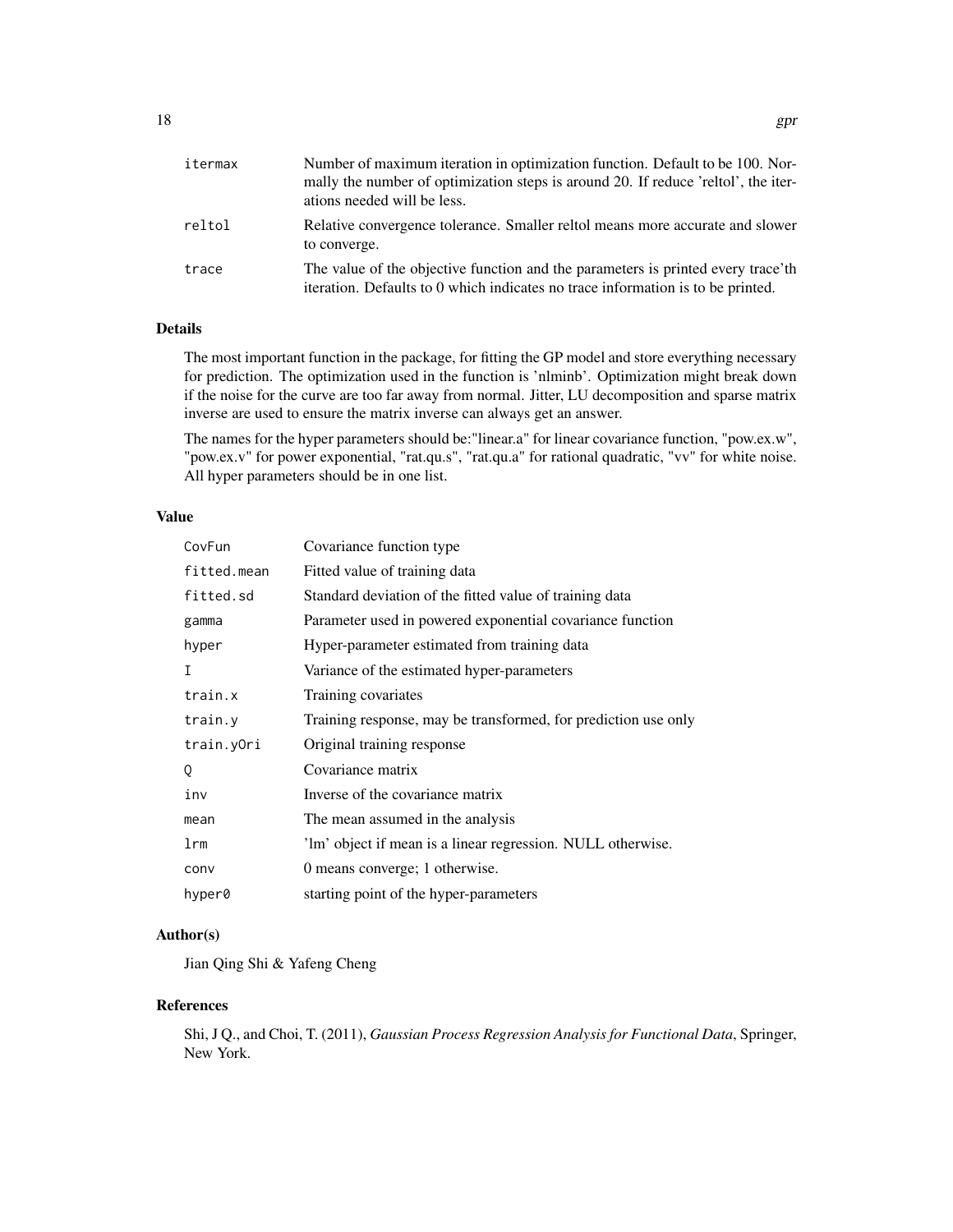#### <span id="page-18-0"></span> $\text{mat2fd}$  19

### See Also

[gppredict](#page-14-1); [cov.linear](#page-3-1); [cov.pow.ex](#page-5-1); [cov.rat.qu](#page-6-1); [gpfr](#page-9-1)

#### Examples

```
library(GPFDA)
library(MASS) ## used to generate data
hp <- list('pow.ex.w'=log(10),'linear.a'=log(10),'pow.ex.v'=log(5),
      'vv'=log(1))
c \leq - \text{seq}(0, 1, len=40)idx <- sort(sample(1:40,21))
X <- as.matrix(c[idx])
Y <- (mvrnorm(n=40,mu=c-c,Sigma=(cov.linear(hp,c)+cov.pow.ex(hp,c)))[,1]
      )*0.1+sin(c*6)
Y <- as.matrix(Y[idx])
x \le - as.matrix(seq(0,1,by=0.03))
a \leftarrow \text{gpr}(X, Y, c('linear', 'pow.ex'))## NOT RUN
## Further codes to provide preditions and plot can be found in demos, for example
## > demo('gpr_ex1')
## END
```
mat2fd *Create an fd object from a matrix*

#### Description

Easy setting up for creating an fd object

#### Usage

mat2fd(mat,fdList=NULL)

| mat    | Input data, should be a matrix with neol time points and nrow replications or<br>samples.                                                                                                                                                                                                                                                                                                                                                                                                                                                                                                                                                       |
|--------|-------------------------------------------------------------------------------------------------------------------------------------------------------------------------------------------------------------------------------------------------------------------------------------------------------------------------------------------------------------------------------------------------------------------------------------------------------------------------------------------------------------------------------------------------------------------------------------------------------------------------------------------------|
| fdList | A list with following items: 'time': a sequence of time points default to be<br>100 points from 0 to 1; 'nbasis': number of basis functions used in smoothing,<br>default to be less or equal to 23; 'norder': the order of the functional curves<br>default to be 6, 'bSpline': logical, if True, b-spline is used, otherwise use Fourier<br>basis, default to be True; 'Pen': default to be $c(0,0)$ , means that the penalty is<br>on the second order derivative of the curve, since the weight for zero-th and<br>first order derivatives of the curve are zero, 'lambda': default to be 1e-4, the<br>smoothing parameter for the penalty. |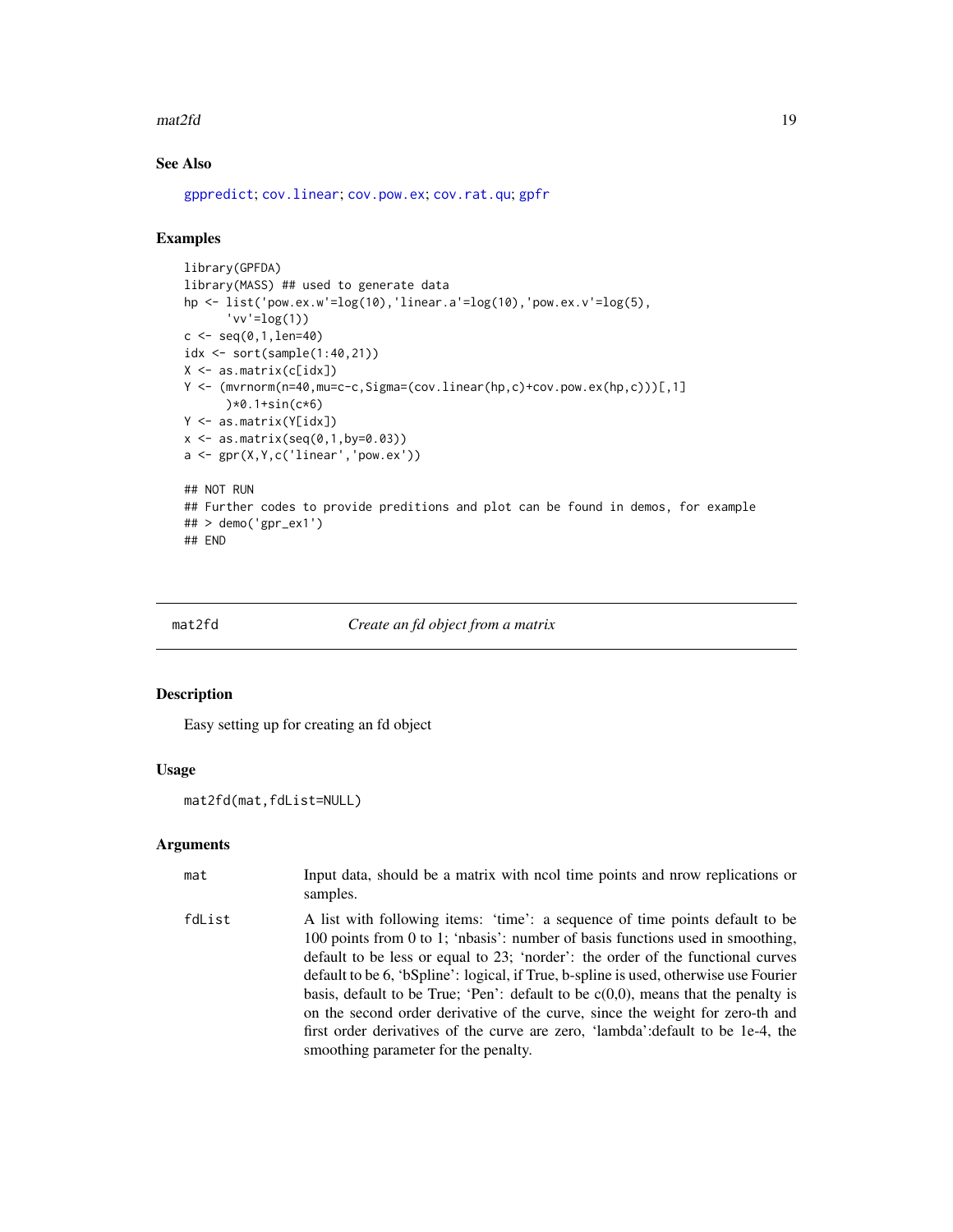<span id="page-19-0"></span>All items listed above have default values. If any item is required to change, add that item into the list, otherwise leave it as NULL. For example,if one only wants to change the number of basis functions, do: mat2fdSomeMatrix,list(nbasis=21)

#### Value

matfd An fd object

#### Author(s)

Jian Qing Shi & Yafeng Cheng

#### References

Shi, J Q., and Choi, T. (2011), *Gaussian Process Regression Analysis for Functional Data*, Springer, New York.

#### See Also

[cov.linear](#page-3-1),[xixj\\_sta](#page-22-1)

#### Examples

```
ry=rnorm(20,sd=10)
y1=matrix(0,ncol=100,nrow=20)
for(i in 1:20) y1[i,]=sin(seq(-1,pi,len=100))*ry[i]
```

```
y1fd=mat2fd(y1)
y1fd=mat2fd(y1,list(lambda=1))
```
plot.gpfr *Plot Gaussian Process regression with functional mean for either training or predicting*

#### Description

Plot Gaussian Process with functional mean for training or predicting with 'gpfr' class object.

#### Usage

```
## S3 method for class 'gpfr'
plot(x,...,type=c('raw','fitted','prediction'))
```

|                         | The 'gpr' object from either training or predicting of the Gaussian Process. |
|-------------------------|------------------------------------------------------------------------------|
| $\cdot$ $\cdot$ $\cdot$ | Other arguments from general 'plot' function, such as: 'axes', etc.          |
| type                    | Function provides three types of plots: raw, fitted and prediction.          |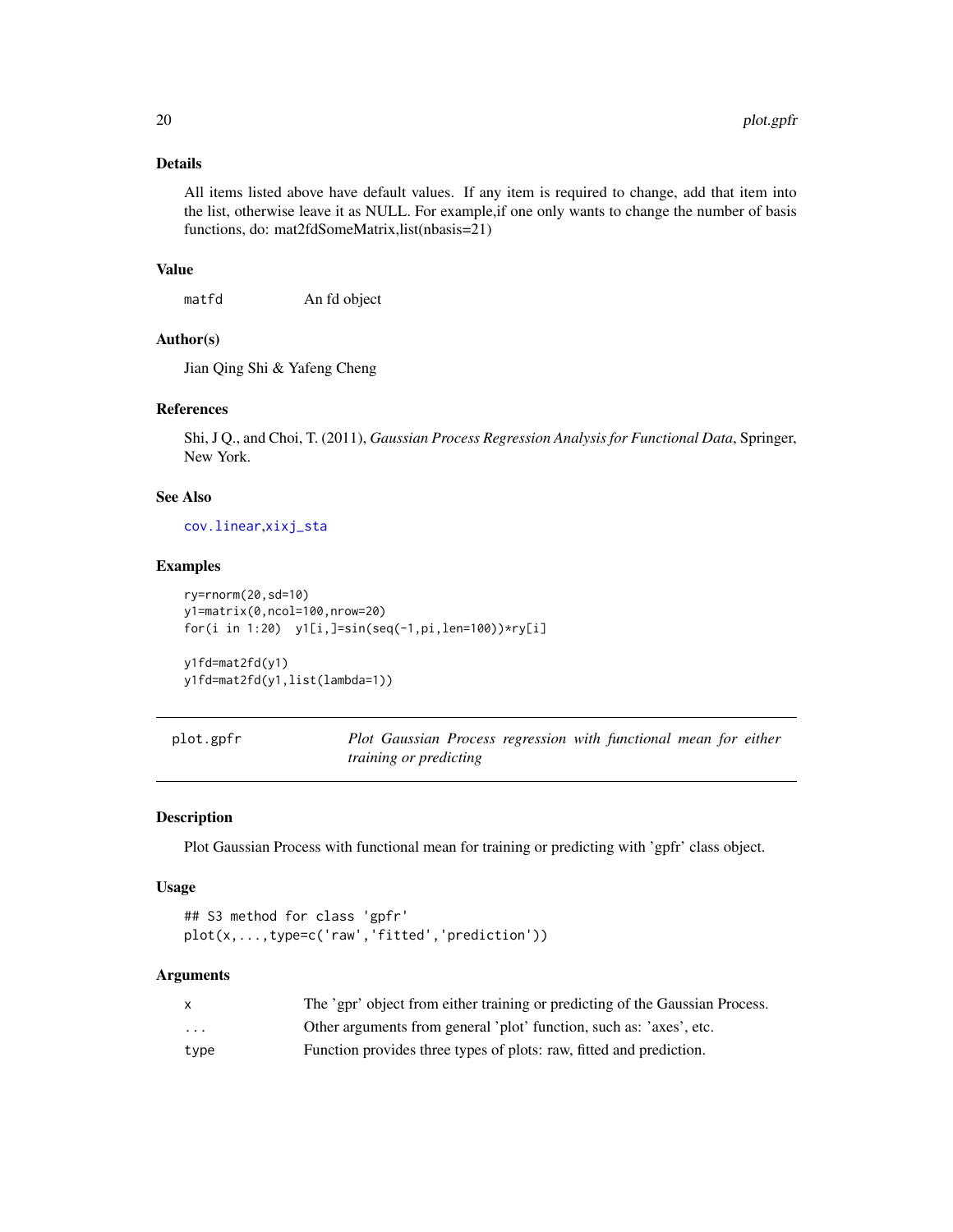#### <span id="page-20-0"></span>plot.gpr 21

#### Author(s)

Jian Qing Shi & Yafeng Cheng

#### See Also

[gpfr](#page-9-1); [gpfrpred](#page-12-1); [plot](#page-0-0); [plot.gpr](#page-20-1)

#### <span id="page-20-1"></span>plot.gpr *Plot Gaussian Process training or predicting*

#### Description

Plot Gaussian Process training or predicting only for 'gpr' class object.

#### Usage

```
## S3 method for class 'gpr'
plot(x,...,fitted=F,col.no=1)
```
#### Arguments

| X        | The 'gpr' object from either training or predicting of the Gaussian Process.                                                                                 |
|----------|--------------------------------------------------------------------------------------------------------------------------------------------------------------|
| $\cdots$ | Other arguments from general 'plot' function, such as: 'axes', etc.                                                                                          |
| fitted   | Plot fitted value or not. Default to be FALSE, which is to plot the predictions.                                                                             |
| col.no   | Column number of the input matrix. If the input matrix has more than one<br>columns, than one of them will be used in the plot. Default to be the first one. |

#### Author(s)

Jian Qing Shi & Yafeng Cheng

#### See Also

[gppredict](#page-14-1); [gpr](#page-16-1); [plot](#page-0-0)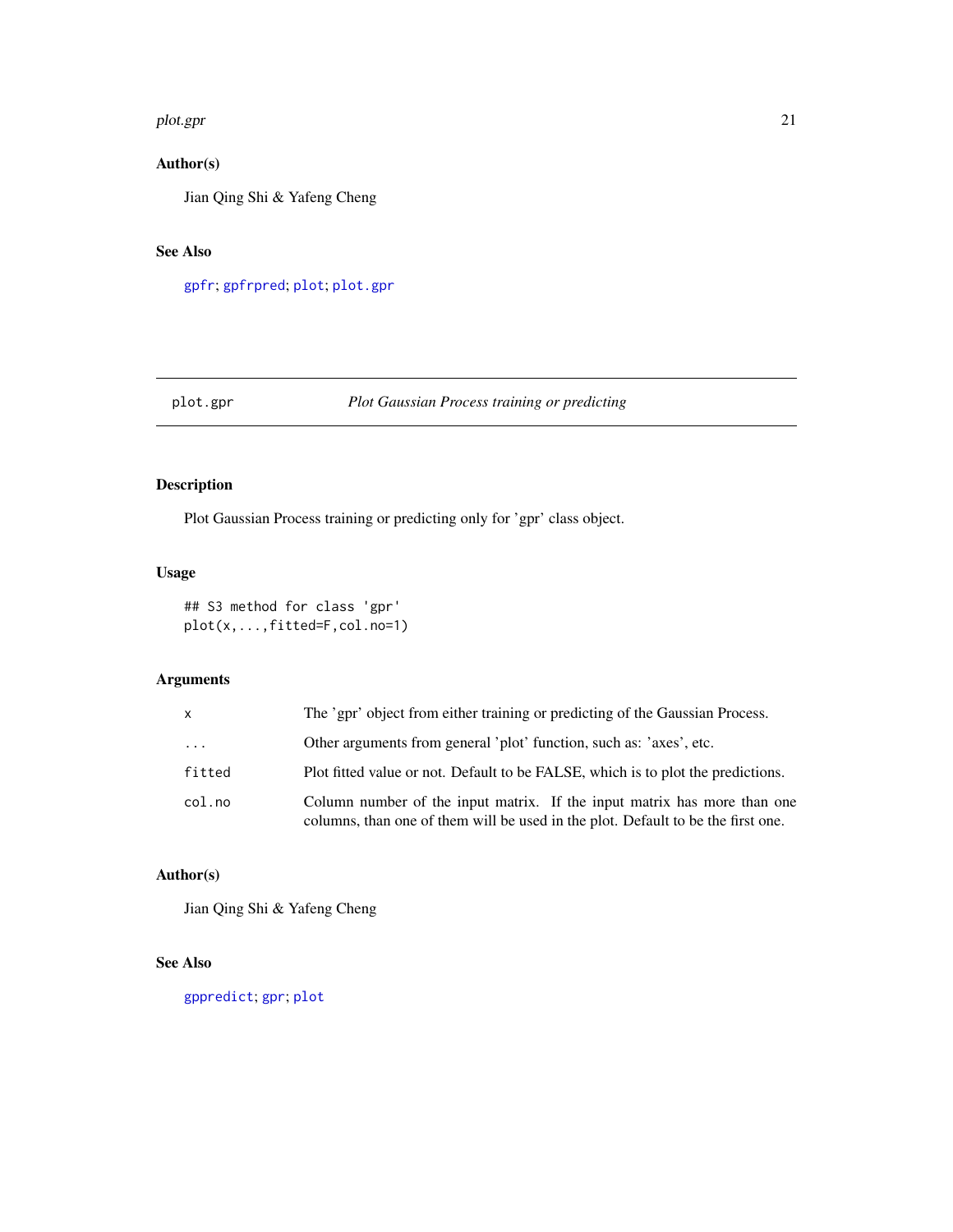<span id="page-21-1"></span><span id="page-21-0"></span>Component to build a linear kernel function or similar.

$$
M = \sum a_i * x_i' * x_i^T
$$

where  $x_i$  is the  $i^{th}$  column of the input matrix;  $a_i$  is the i'th element of the weight vector. Note that  $x$  and  $x'$  might be different. It is for non-stationary kernel functions.

#### Usage

xixj(mat,mat.new=NULL,a=NULL)

#### Arguments

| mat     | Input data, could be a matrix or a vector.                                                     |
|---------|------------------------------------------------------------------------------------------------|
| mat.new | Second input data, could be a vector or a matrix. Default to be NULL. If NULL,<br>mat.new=mat. |
| a       | Weight to be add on each column of the matrix.                                                 |

#### Details

When all 'a' are 1, this is simply mat  $\%$  \*%t(mat.new). If one wants to involve linear kernel components in customized covariance matrix, this function will be used in derivatives of the kernel function. See examples in demo('co2').

#### Value

out A symmetric matrix used to build the linear kernel or similar

#### Author(s)

Jian Qing Shi & Yafeng Cheng

#### References

Shi, J Q., and Choi, T. (2011), *Gaussian Process Regression Analysis for Functional Data*, Springer, New York.

#### See Also

[cov.linear](#page-3-1),[xixj\\_sta](#page-22-1)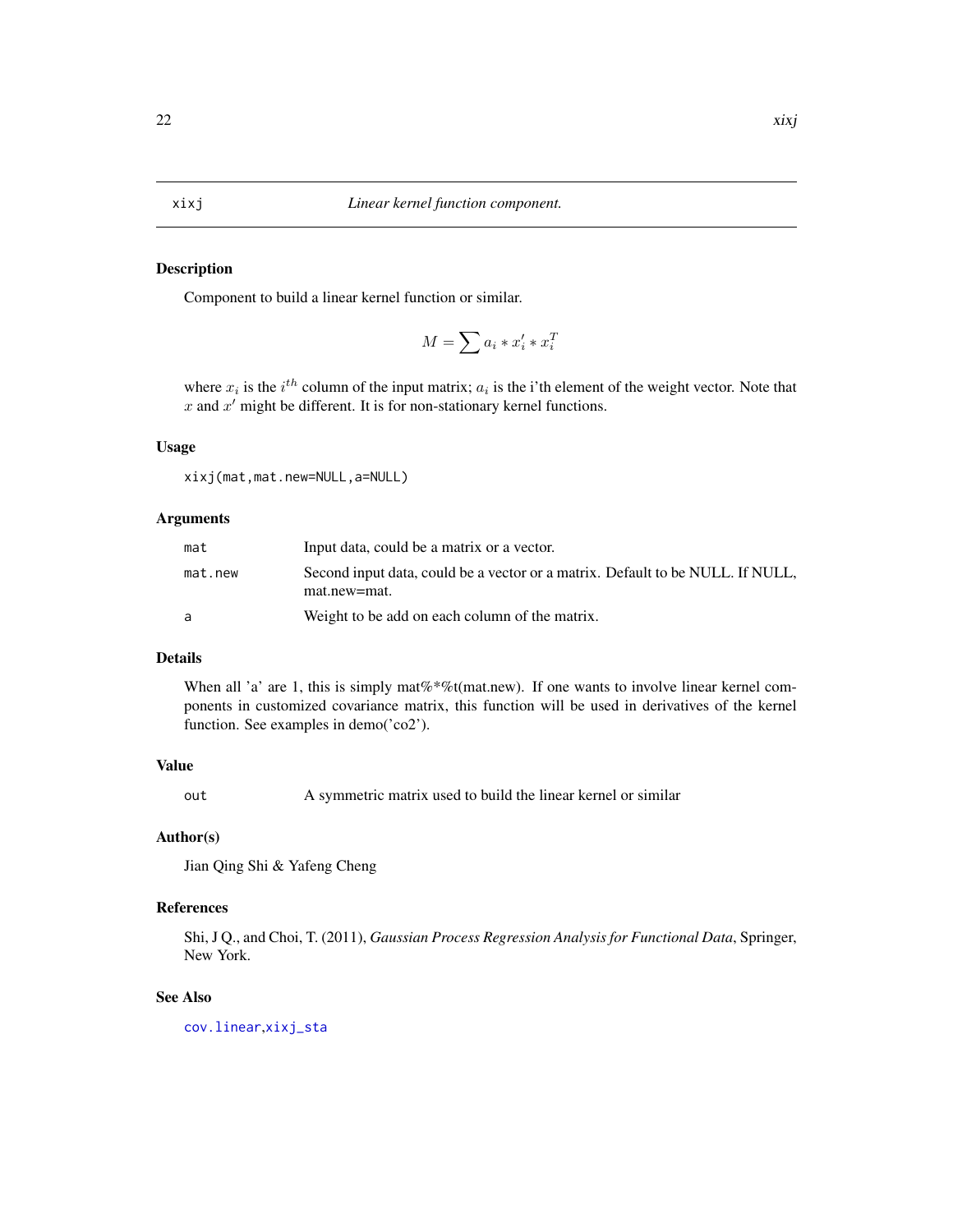<span id="page-22-1"></span><span id="page-22-0"></span>

Component of the distance to build a stationary kernel function or similar.

$$
M = \sum w_i * (x_i' - x_i^T)^{power}
$$

where  $x_i$  is the  $i^{th}$  column of the input matrix;  $w_i$  is the  $i^{th}$  element of the weight vector. Note that  $x$  and  $x'$  might be different.

#### Usage

xixj\_sta(mat,mat.new=NULL,w=NULL,power=NULL)

#### Arguments

| mat     | Input data, could be a matrix or a vector.                                                                                                                                                                         |
|---------|--------------------------------------------------------------------------------------------------------------------------------------------------------------------------------------------------------------------|
| mat.new | Second input data, could be a vector or a matrix. Default to be NULL. If NULL,<br>mat.new=mat.                                                                                                                     |
| W       | Weight to be add on each column of the matrix.                                                                                                                                                                     |
| power   | Argument 'power' X 2 will be the power to put on the distance. Default power<br>is 1, which means $distance^2$ . The range of the power to put on the distance is 0<br>to 2, thus argument 'power' is from 0 to 1. |

#### Details

If one wants to involve stationary kernel components in customized covariance matrix, this function will be used in derivatives of the kernel function. See examples in demo('co2').

#### Value

out A symmetric matrix used to build the linear kernel or similar

#### Author(s)

Jian Qing Shi & Yafeng Cheng

#### References

Shi, J Q., and Choi, T. (2011), *Gaussian Process Regression Analysis for Functional Data*, Springer, New York.

#### See Also

[cov.linear](#page-3-1),